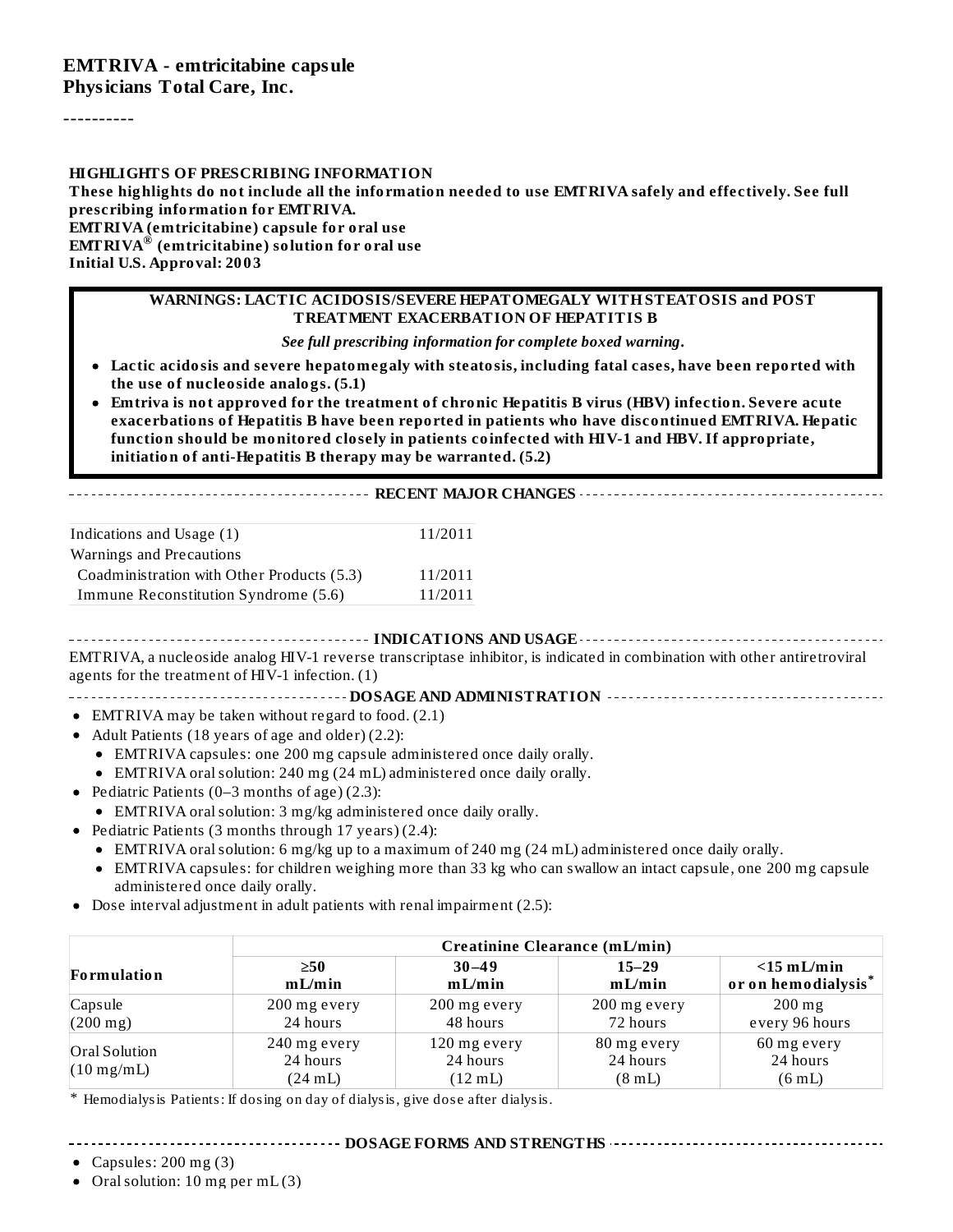**CONTRAINDICATIONS** EMTRIVA is contraindicated in patients with previously demonstrated hypersensitivity to any of the components of the products. (4)

- **WARNINGS AND PRECAUTIONS**
- Products with same active ingredient: Do not use with other emtricitabine-containing products (e.g., ATRIPLA, COMPLERA and TRUVADA). (5.3)
- Redistribution/accumulation of body fat: Observed in patients receiving antiretroviral therapy. (5.5)  $\bullet$
- Immune reconstitution syndrome: May necessitate further evaluation and treatment. (5.6)  $\bullet$
- **ADVERSE REACTIONS** -----------------------------------

Most common adverse reactions (incidence ≥10%) are headache, diarrhea, nausea, fatigue, dizziness, depression, insomnia, abnormal dreams, rash, abdominal pain, asthenia, increased cough, and rhinitis. Skin hyperpigmentation was very common ( $\geq$ 10%) in pediatric patients. (6)

#### **To report SUSPECTED ADVERSE REACTIONS, contact Gilead Sciences, Inc. at 1-800-GILEAD-5 or FDA at 1- 800-FDA-1088 or www.fda.gov/medwatch**

- **USE IN SPECIFIC POPULATIONS**
- Nursing mothers: Women infected with HIV should be instructed not to breast feed. (8.3)
- Pediatrics: Dose adjustment based on age and weight. (2.3, 2.4, 12.3)

#### **See 17 for PATIENT COUNSELING INFORMATION and FDA-approved patient labeling.**

**Revised: 12/2011**

# **FULL PRESCRIBING INFORMATION: CONTENTS\***

### **WARNINGS: LACTIC ACIDOSIS/SEVERE HEPATOMEGALY WITH STEATOSIS and POST TREATMENT EXACERBATION OF HEPATITIS B**

#### **1 INDICATIONS AND USAGE**

Oralsolution: 10 mg per mL (3)

### **2 DOSAGE AND ADMINISTRATION**

### 2.1 Recommended Dose

- 2.2 Adult Patients (18 years of age and older)
- 2.3 Pediatric Patients (0–3 months of age)
- 2.4 Pediatric Patients (3 months through 17 years)
- 2.5 Dose Adjustment in Adult Patients with Renal Impairment

# **3 DOSAGE FORMS AND STRENGTHS**

### **4 CONTRAINDICATIONS**

### **5 WARNINGS AND PRECAUTIONS**

- 5.1 Lactic Acidosis/Severe Hepatomegaly with Steatosis
- 5.2 Patients Coinfected with HIV-1 and HBV
- 5.3 Coadministration with Related Products
- 5.4 New Onset or Worsening Renal Impairment
- 5.5 Fat Redistribution
- 5.6 Immune Reconstitution Syndrome

# **6 ADVERSE REACTIONS**

- 6.1 Adverse Reactions from Clinical Trials Experience
- **7 DRUG INTERACTIONS**

# **8 USE IN SPECIFIC POPULATIONS**

- 8.1 Pregnancy
- 8.3 Nursing Mothers
- 8.4 Pediatric Use
- 8.5 Geriatric Use
- 8.6 Patients with Impaired Renal Function

# **10 OVERDOSAGE**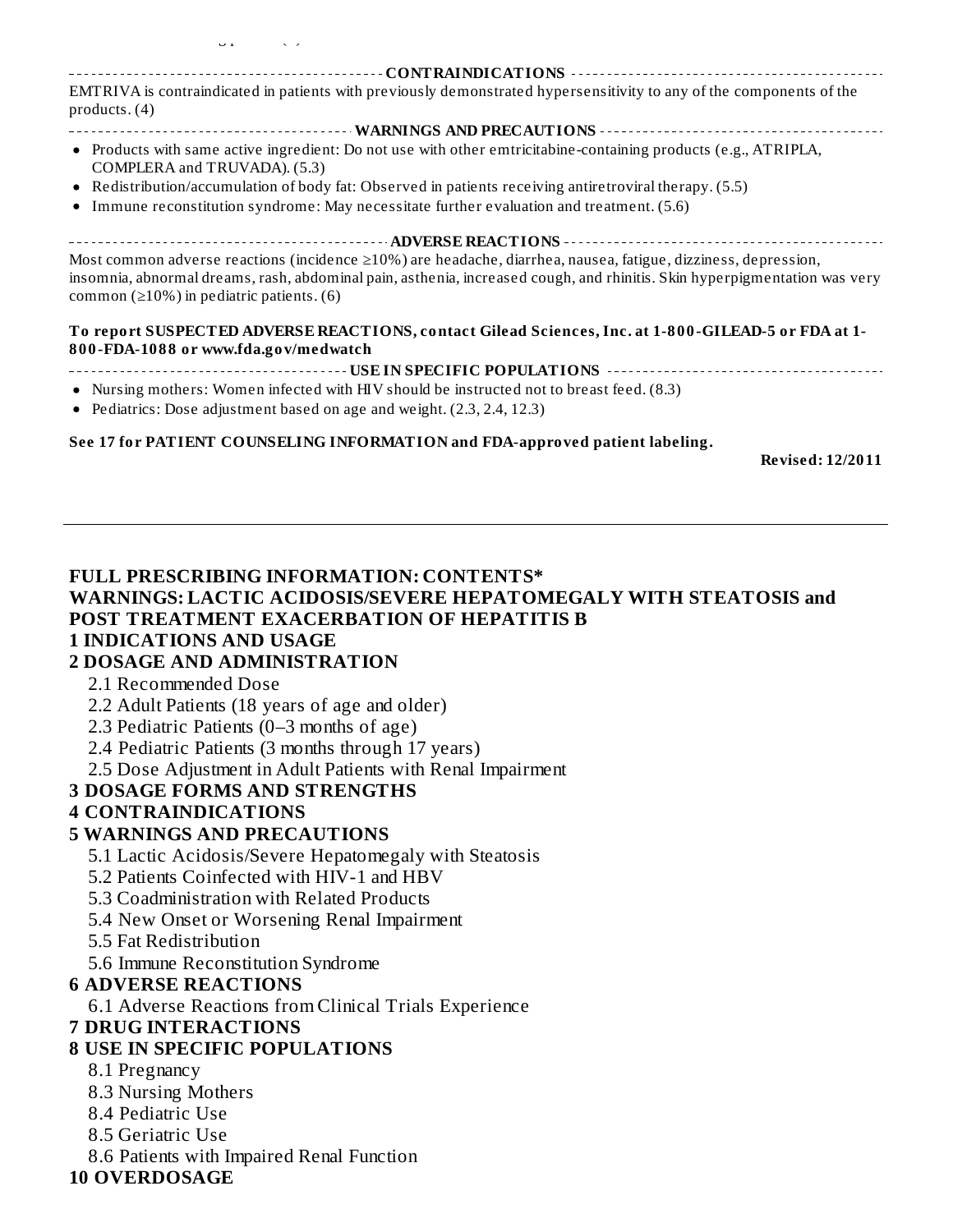# **11 DESCRIPTION**

### **12 CLINICAL PHARMACOLOGY**

12.1 Mechanism of Action

12.3 Pharmacokinetics

12.4 Microbiology

# **13 NONCLINICAL TOXICOLOGY**

13.1 Carcinogenesis, Mutagenesis, Impairment of Fertility

### **14 CLINICAL STUDIES**

- 14.1 Treatment-Naive Adult Patients
- 14.2 Treatment-Experienced Adult Patients
- 14.3 Pediatric Patients

### **16 HOW SUPPLIED/STORAGE AND HANDLING**

### **17 PATIENT COUNSELING INFORMATION**

17.1 Information for Patients

\* Sections or subsections omitted from the full prescribing information are not listed.

### **FULL PRESCRIBING INFORMATION**

### **WARNINGS: LACTIC ACIDOSIS/SEVERE HEPATOMEGALY WITH STEATOSIS and POST TREATMENT EXACERBATION OF HEPATITIS B**

**Lactic acidosis and s evere hepatomegaly with steatosis, including fatal cas es, have been reported with the us e of nucleoside analogs alone or in combination with other antiretrovirals** *[See Warnings and Precautions (5.1)].*

**EMTRIVA is not approved for the treatment of chronic hepatitis B virus (HBV) infection and the safety and efficacy of EMTRIVA have not been established in patients coinfected with HBV and HIV-1. Severe acute exacerbations of hepatitis B have been reported in patients who have dis continued EMTRIVA. Hepatic function should be monitored clos ely with both clinical and laboratory follow-up for at least s everal months in patients who are coinfected with HIV-1 and HBV and dis continue EMTRIVA. If appropriate, initiation of anti-hepatitis B therapy may be warranted** *[See Warnings and Precautions (5.2)].*

### **1 INDICATIONS AND USAGE**

EMTRIVA $^\circledR$  is indicated in combination with other antiretroviral agents for the treatment of HIV-1 infection.

Additional important information regarding the use of EMTRIVA for the treatment of HIV-1 Infection:

- $\mathop{\rm EMTRIVA}\nolimits$  should not be <code>coadministered</code> with <code>ATRIPLA®, COMPLERA™, TRUVADA®, or</code> lamivudine-containing products *[See Warnings and Precautions (5.3)].*
- In treatment-experienced patients, the use of EMTRIVA should be guided by laboratory testing and treatment history *[See Clinical Pharmacology (12.4)].*

# **2 DOSAGE AND ADMINISTRATION**

### **2.1 Recommended Dos e**

EMTRIVA may be taken without regard to food.

# **2.2 Adult Patients (18 years of age and older)**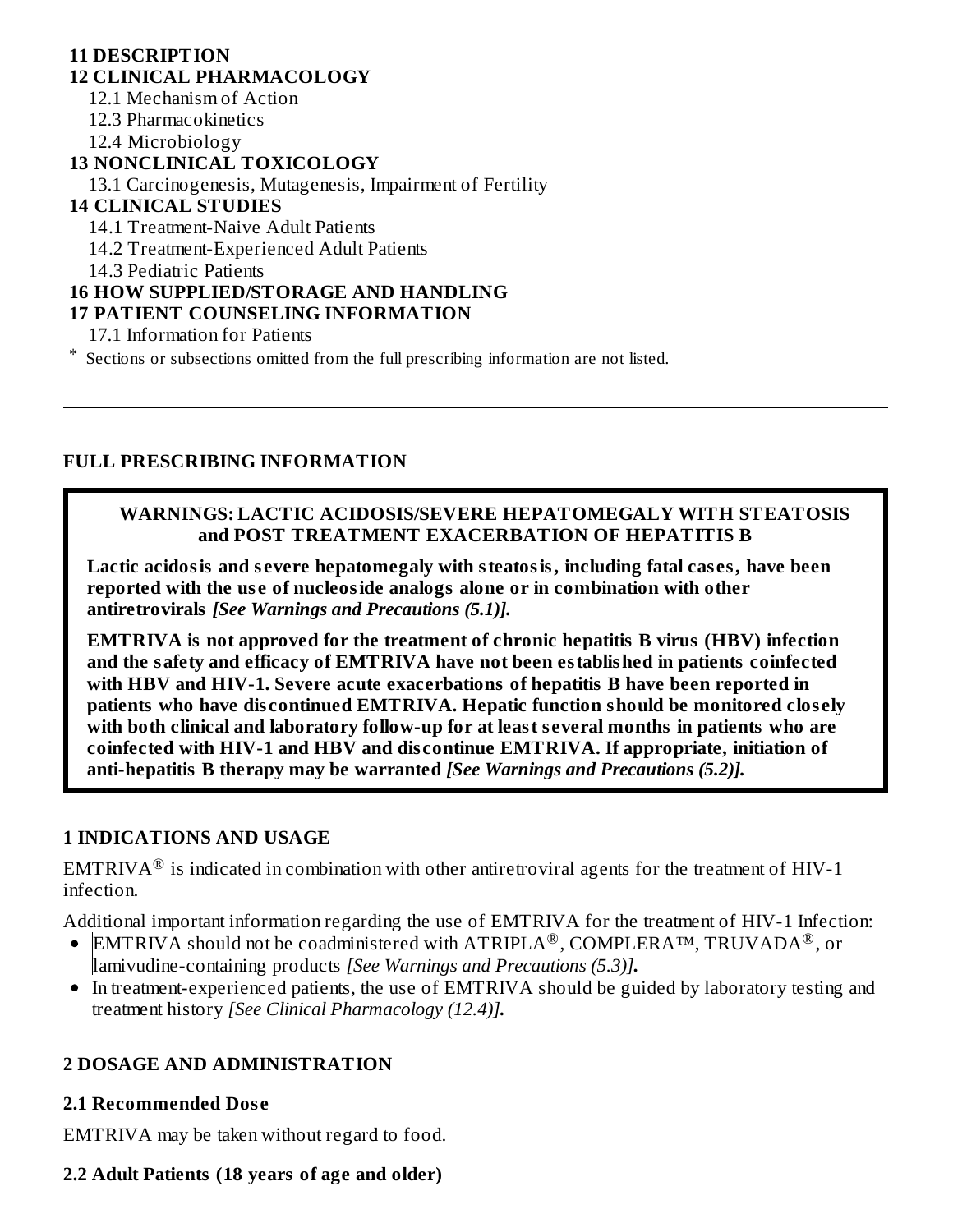- **EMTRIVA capsules:** one 200 mg capsule administered once daily orally.
- **EMTRIVA oral solution:** 240 mg (24 mL) administered once daily orally.

### **2.3 Pediatric Patients (0–3 months of age)**

**EMTRIVA oral solution:** 3 mg/kg administered once daily orally.

### **2.4 Pediatric Patients (3 months through 17 years)**

- **EMTRIVA oral solution:** 6 mg/kg up to a maximum of 240 mg (24 mL) administered once daily orally.
- **EMTRIVA capsules:** for children weighing more than 33 kg who can swallow an intact capsule, one 200 mg capsule administered once daily orally.

### **2.5 Dos e Adjustment in Adult Patients with Renal Impairment**

Significantly increased drug exposures were seen when EMTRIVA was administered to patients with renal impairment *[See Clinical Pharmacology (12.3)]*. Therefore, the dosing interval or dose of EMTRIVA should be adjusted in patients with baseline creatinine clearance <50 mL/min using the following guidelines (see Table 1). The safety and effectiveness of these dose adjustment guidelines have not been clinically evaluated. Therefore, clinical response to treatment and renal function should be closely monitored in these patients.

|                                       | <b>Creatinine Clearance (mL/min)</b>          |                                               |                                             |                                             |  |  |
|---------------------------------------|-----------------------------------------------|-----------------------------------------------|---------------------------------------------|---------------------------------------------|--|--|
| Formulation                           | $30-49$ mL/min<br>$\geq 50$ mL/min            |                                               | $15-29$ mL/min                              | $<$ 15 mL/min<br>or on<br>hemodialys is*    |  |  |
| Capsule<br>$(200 \text{ mg})$         | 200 mg every<br>24 hours                      | 200 mg every<br>48 hours                      | 200 mg every<br>72 hours                    | $200$ mg<br>every<br>96 hours               |  |  |
| Oral Solution<br>$(10 \text{ mg/mL})$ | 240 mg every<br>24 hours<br>$(24 \text{ mL})$ | 120 mg every<br>24 hours<br>$(12 \text{ mL})$ | 80 mg every<br>24 hours<br>$(8 \text{ mL})$ | 60 mg every<br>24 hours<br>$(6 \text{ mL})$ |  |  |

**Table 1 Dos e Adjustment in Adult Patients with Renal Impairment**

\* Hemodialysis Patients: If dosing on day of dialysis, give dose after dialysis

Although there are insufficient data to recommend a specific dose adjustment of EMTRIVA in pediatric patients with renal impairment, a reduction in the dose and/or an increase in the dosing interval similar to adjustments for adults should be considered.

# **3 DOSAGE FORMS AND STRENGTHS**

EMTRIVA is available as capsules and oral solution.

EMTRIVA capsules, containing 200 mg of emtricitabine, are size 1 hard gelatin capsules with a blue cap and white body, printed with "200 mg" in black on the cap and "GILEAD" and the corporate logo in black on the body.

EMTRIVA oral solution is a clear, orange to dark orange liquid containing 10 mg of emtricitabine per mL.

### **4 CONTRAINDICATIONS**

EMTRIVA is contraindicated in patients with previously demonstrated hypersensitivity to any of the components of the products.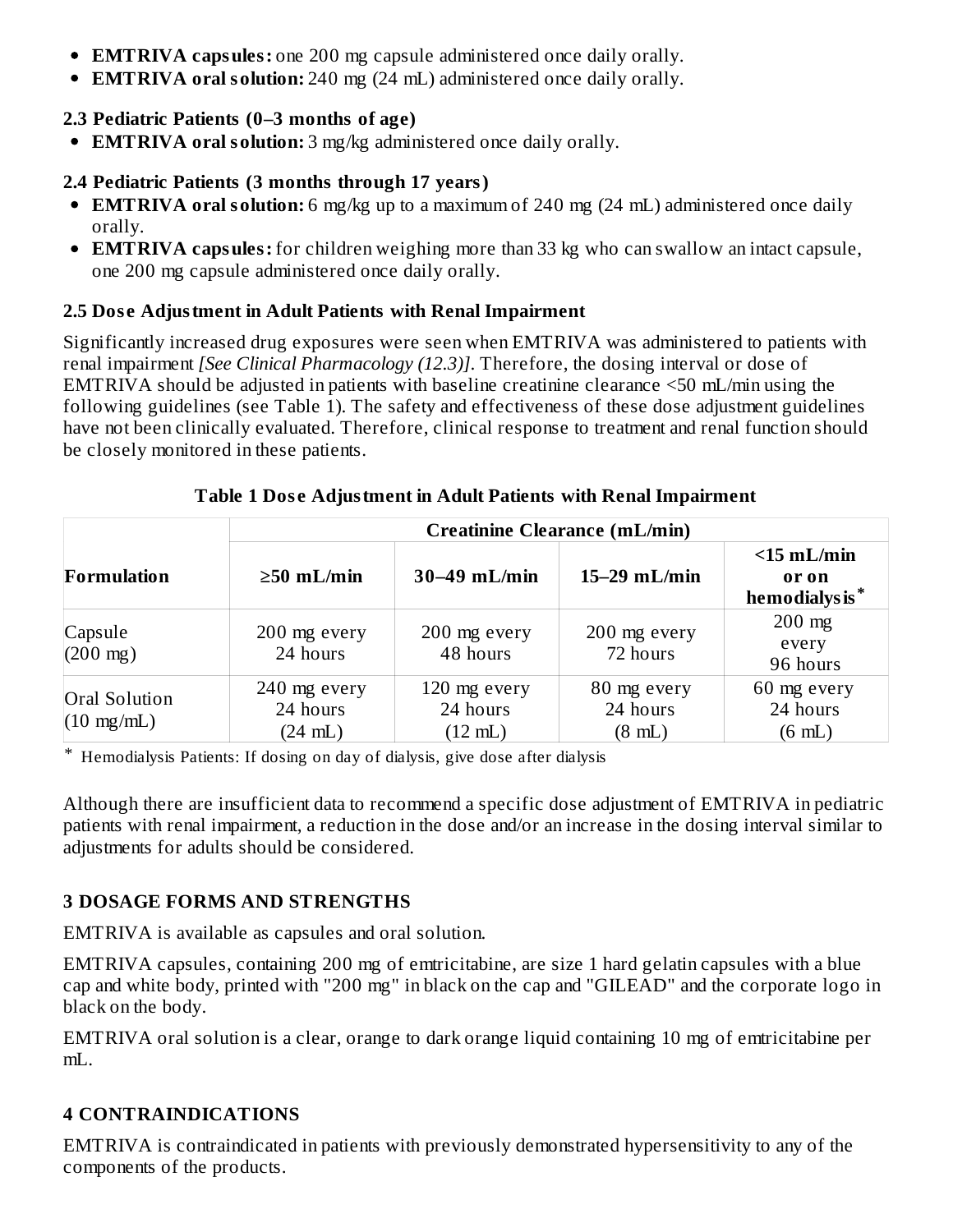### **5 WARNINGS AND PRECAUTIONS**

### **5.1 Lactic Acidosis/Severe Hepatomegaly with Steatosis**

Lactic acidosis and severe hepatomegaly with steatosis, including fatal cases, have been reported with the use of nucleoside analogs alone or in combination, including emtricitabine and other antiretrovirals. A majority of these cases have been in women. Obesity and prolonged nucleoside exposure may be risk factors. Particular caution should be exercised when administering nucleoside analogs to any patient with known risk factors for liver diseases; however, cases have also been reported in patients with no known risk factors. Treatment with EMTRIVA should be suspended in any patient who develops clinical or laboratory findings suggestive of lactic acidosis or pronounced hepatotoxicity (which may include hepatomegaly and steatosis even in the absence of marked transaminase elevations).

### **5.2 Patients Coinfected with HIV-1 and HBV**

It is recommended that all patients with HIV-1 be tested for the presence of chronic Hepatitis B virus (HBV) before initiating antiretroviral therapy. EMTRIVA is not approved for the treatment of chronic HBV infection and the safety and efficacy of EMTRIVA have not been established in patients coinfected with HBV and HIV-1. Severe acute exacerbations of Hepatitis B have been reported in patients after the discontinuation of EMTRIVA. In some patients infected with HBV and treated with EMTRIVA, the exacerbations of hepatitis B were associated with liver decompensation and liver failure. Hepatic function should be monitored closely with both clinical and laboratory follow-up for at least several months in patients who are coinfected with HIV-1 and HBV and discontinue EMTRIVA. If appropriate, initiation of anti-Hepatitis B therapy may be warranted.

### **5.3 Coadministration with Related Products**

EMTRIVA is a component of ATRIPLA (a fixed-dose combination of efavirenz, emtricitabine, and tenofovir disoproxil fumarate), COMPLERA (a fixed-dose combination of emtricitabine, rilpivirine, and tenofovir disoproxil fumarate) and TRUVADA (a fixed-dose combination of emtricitabine and tenofovir disoproxil fumarate). EMTRIVA should not be coadministered with ATRIPLA, COMPLERA, or TRUVADA. Due to similarities between emtricitabine and lamivudine, EMTRIVA should not be coadministered with other drugs containing lamivudine, including Combivir (lamivudine/zidovudine), Epivir or Epivir-HBV (lamivudine), Epzicom (abacavir sulfate/lamivudine), or Trizivir (abacavir sulfate/lamivudine/zidovudine).

# **5.4 New Ons et or Wors ening Renal Impairment**

Emtricitabine is principally eliminated by the kidney. Reduction of the dosage of EMTRIVA is recommended for patients with impaired renal function *[See Dosage and Administration (2.5) and Clinical Pharmacology (12.3)].*

# **5.5 Fat Redistribution**

Redistribution/accumulation of body fat including central obesity, dorsocervical fat enlargement (buffalo hump), peripheral wasting, facial wasting, breast enlargement, and "cushingoid appearance" have been observed in patients receiving antiretroviral therapy. The mechanism and long-term consequences of these events are currently unknown. A causal relationship has not been established.

# **5.6 Immune Reconstitution Syndrome**

Immune reconstitution syndrome has been reported in patients treated with combination antiretroviral therapy, including EMTRIVA. During the initial phase of combination antiretroviral treatment, patients whose immune system responds may develop an inflammatory response to indolent or residual opportunistic infections [such as *Mycobacterium avium* infection, cytomegalovirus, *Pneumocystis jirovecii* pneumonia (PCP), or tuberculosis], which may necessitate further evaluation and treatment.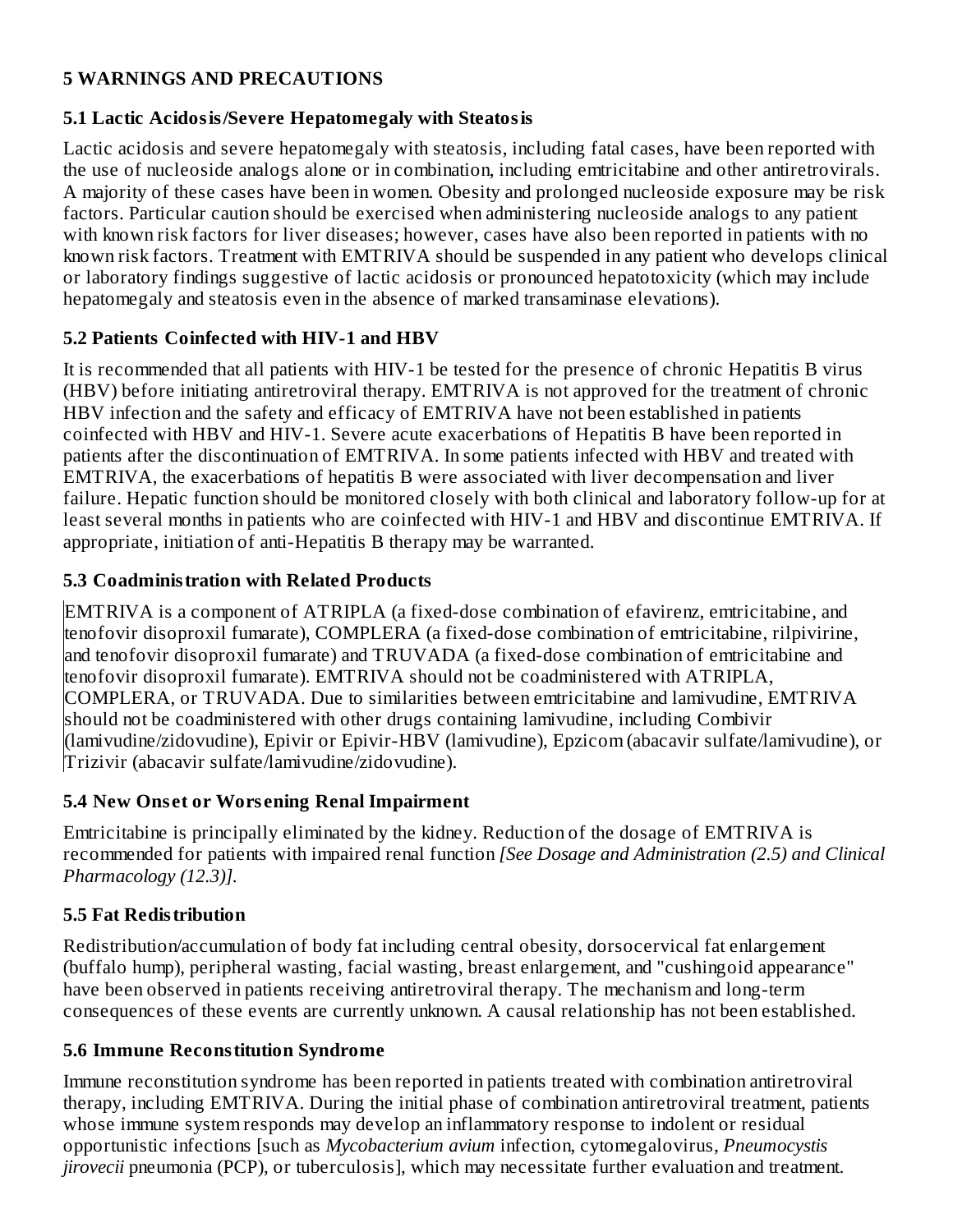Autoimmune disorders (such as Graves' disease, polymyositis, and Guillain-Barré syndrome) have also been reported to occur in the setting of immune reconstitution, however, the time to onset is more variable, and can occur many months after initiation of treatment.

# **6 ADVERSE REACTIONS**

The following adverse reactions are discussed in other sections of the labeling:

- Lactic acidosis/severe hepatomegaly with steatosis *[See Boxed Warning, Warnings and Precautions (5.1)].*
- Severe acute exacerbations of Hepatitis B *[See Boxed Warning, Warnings and Precautions (5.2)].*
- Immune reconstitution syndrome *[See Warnings and Precautions (5.6)]*

# **6.1 Advers e Reactions from Clinical Trials Experience**

# *Adult Patients*

More than 2,000 adult patients with HIV-1 infection have been treated with EMTRIVA alone or in combination with other antiretroviral agents for periods of 10 days to 200 weeks in clinical trials.

Because clinical trials are conducted under widely varying conditions, adverse reaction rates observed in the clinical trials of a drug cannot be directly compared to rates in the clinical trials of another drug and may not reflect the rates observed in practice.

The most common adverse reactions (incidence  $\geq 10\%$ , any severity) identified from any of the 3 large controlled clinical trials include headache, diarrhea nausea, fatigue, dizziness, depression, insomnia, abnormal dreams, rash, abdominal pain, asthenia, increased cough, and rhinitis.

*Studies 301A and 303 - Treatment Emergent Adverse Reactions:* The most common adverse reactions that occurred in patients receiving EMTRIVA with other antiretroviral agents in clinical studies 301A and 303 were headache, diarrhea, nausea, and rash, which were generally of mild to moderate severity. Approximately 1% of patients discontinued participation in the clinical studies due to these events. All adverse reactions were reported with similar frequency in EMTRIVA and control treatment groups with the exception of skin discoloration which was reported with higher frequency in the EMTRIVA treated group.

Skin discoloration, manifested by hyperpigmentation on the palms and/or soles was generally mild and asymptomatic. The mechanism and clinical significance are unknown.

A summary of EMTRIVA treatment emergent clinical adverse reactions in studies 301A and 303 is provided in Table 2.

|                 | 303<br><b>EMTRIVA</b><br>Lamivudine EMTRIVA Stavudine<br>┿<br>$+ ZDV/d4T$<br>ZDV/d4T<br>┿<br>$NNRTLPI$ + efavirenz + efavirenz<br><b>NNRTI/PI</b><br>$(N=146)$<br>$(N=294)$ |     | 301A<br>didanos ine didanos ine<br>$(N=286)$ | $(N=285)$ |
|-----------------|-----------------------------------------------------------------------------------------------------------------------------------------------------------------------------|-----|----------------------------------------------|-----------|
| Body as a Whole |                                                                                                                                                                             |     |                                              |           |
| Abdominal pain  | 8%                                                                                                                                                                          | 11% | 14%                                          | 17%       |
| Asthenia        | 16%                                                                                                                                                                         | 10% | 12%                                          | 17%       |
| Headache        | 13%                                                                                                                                                                         | 6%  | 22%                                          | 25%       |

### **Table 2 Selected Treatment-Emergent Advers e Reactions (All Grades, Regardless of Causality) Reported in ≥3% of EMTRIVA-Treated Patients in Either Study 301A or 303 (0–48 Weeks)**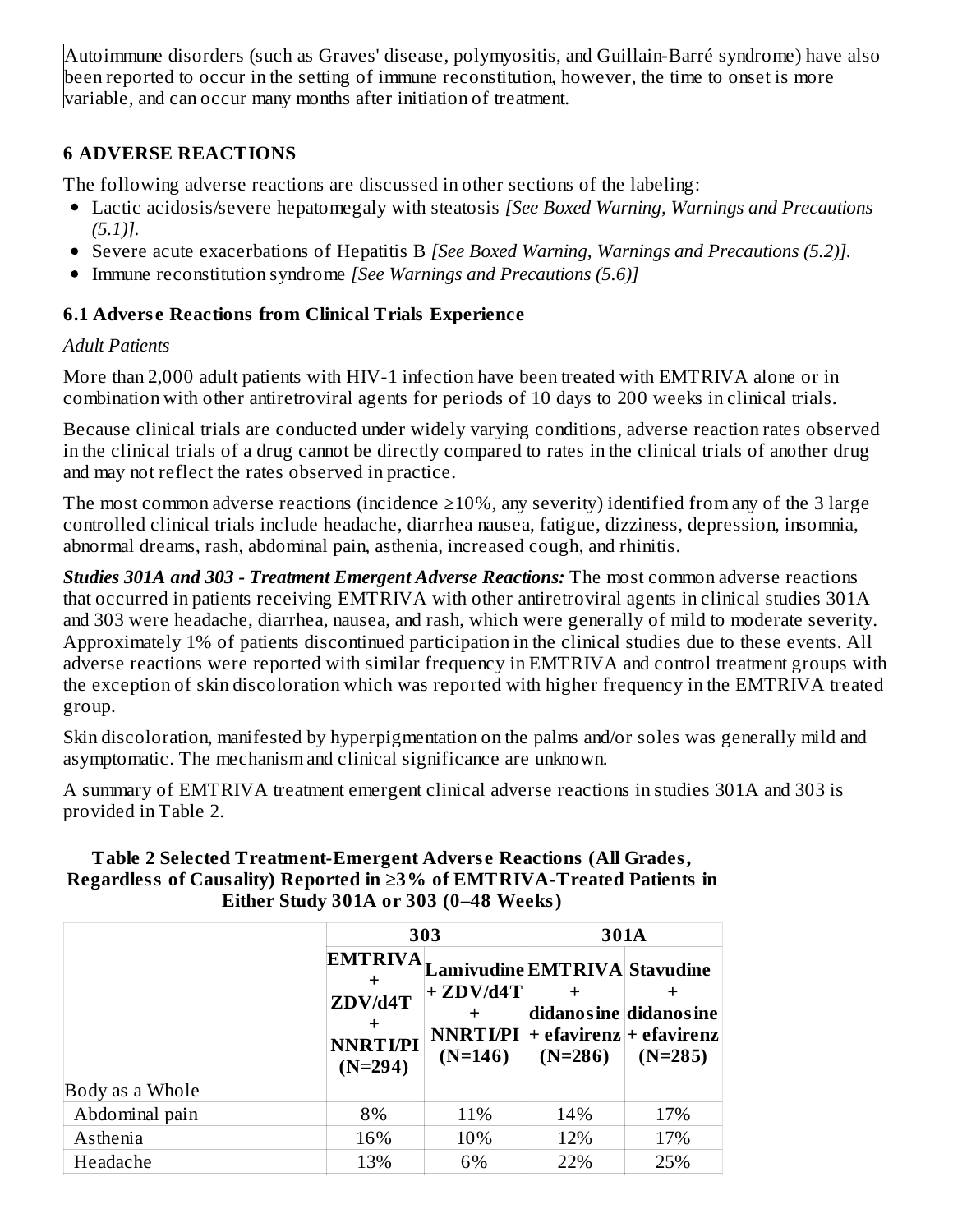| Digestive System               |     |        |     |     |
|--------------------------------|-----|--------|-----|-----|
| Diarrhea                       | 23% | 18%    | 23% | 32% |
| Dyspepsia                      | 4%  | 5%     | 8%  | 12% |
| Nausea                         | 18% | 12%    | 13% | 23% |
| Vomiting                       | 9%  | 7%     | 9%  | 12% |
| Musculoskeletal                |     |        |     |     |
| Arthralgia                     | 3%  | 4%     | 5%  | 6%  |
| Myalgia                        | 4%  | 4%     | 6%  | 3%  |
| Nervous System                 |     |        |     |     |
| Abnormal dreams                | 2%  | $<1\%$ | 11% | 19% |
| Depressive disorders           | 6%  | 10%    | 9%  | 13% |
| <b>Dizziness</b>               | 4%  | 5%     | 25% | 26% |
| Insomnia                       | 7%  | 3%     | 16% | 21% |
| Neuropathy/peripheral neuritis | 4%  | 3%     | 4%  | 13% |
| Paresthesia                    | 5%  | 7%     | 6%  | 12% |
| Respiratory                    |     |        |     |     |
| Increased cough                | 14% | 11%    | 14% | 8%  |
| Rhinitis                       | 18% | 12%    | 12% | 10% |
| Skin                           |     |        |     |     |
| Rash event*                    | 17% | 14%    | 30% | 33% |

\* Rash event includes rash, pruritus, maculopapular rash, urticaria, vesiculobullous rash, pustular rash, and allergic reaction.

### *Studies 301A and 303 - Laboratory Abnormalities:*

Laboratory abnormalities in these studies occurred with similar frequency in the EMTRIVA and comparator groups. A summary of Grade 3 and 4 laboratory abnormalities is provided in Table 3 below.

### **Table 3 Treatment-Emergent Grade 3/4 Laboratory Abnormalities Reported in ≥1% of EMTRIVA-Treated Patients in Either Study 301A or 303**

|                                                              |                                                                                                                                          | 303    | 301A                                                                                 |                                                           |  |
|--------------------------------------------------------------|------------------------------------------------------------------------------------------------------------------------------------------|--------|--------------------------------------------------------------------------------------|-----------------------------------------------------------|--|
|                                                              | <b>EMTRIVA</b><br>Lamivudine<br>$\pm$<br>$+ ZDV/d4T$<br>ZDV/d4T<br>$\pm$<br><b>NNRTI/PI</b><br><b>NNRTI/PI</b><br>$(N=146)$<br>$(N=294)$ |        | <b>EMTRIVA</b><br><b>Didanosine Didanosine</b><br>┿<br><b>Efavirenz</b><br>$(N=286)$ | <b>Stavudine</b><br>$\div$<br>+<br>Efavirenz<br>$(N=285)$ |  |
| Percentage with grade 3 or<br>grade 4 laboratory abnormality | 31%                                                                                                                                      | 28%    | 34%                                                                                  | 38%                                                       |  |
| $ALT$ (>5.0 $\times$ ULN <sup>*</sup> )                      | 2%                                                                                                                                       | 1%     | 5%                                                                                   | 6%                                                        |  |
| $AST$ (>5.0 $\times$ ULN)                                    | 3%                                                                                                                                       | $<1\%$ | 6%                                                                                   | 9%                                                        |  |
| Bilirubin ( $>2.5 \times ULN$ )                              | 1%                                                                                                                                       | 2%     | $<1\%$                                                                               | $<1\%$                                                    |  |
| Creatine kinase<br>$(>4.0 \times ULN)$                       | 11%                                                                                                                                      | 14%    | 12%                                                                                  | 11%                                                       |  |
| Neutrophils $(\leq 750$ mm <sup>3</sup> )                    | 5%                                                                                                                                       | 3%     | 5%                                                                                   | 7%                                                        |  |
| Pancreatic amylase<br>$(>2.0 \times ULN)$                    | 2%                                                                                                                                       | 2%     | $<1\%$                                                                               | 1%                                                        |  |
| Serum amylase<br>$(>2.0 \times ULN)$                         | 2%                                                                                                                                       | 2%     | 5%                                                                                   | 10%                                                       |  |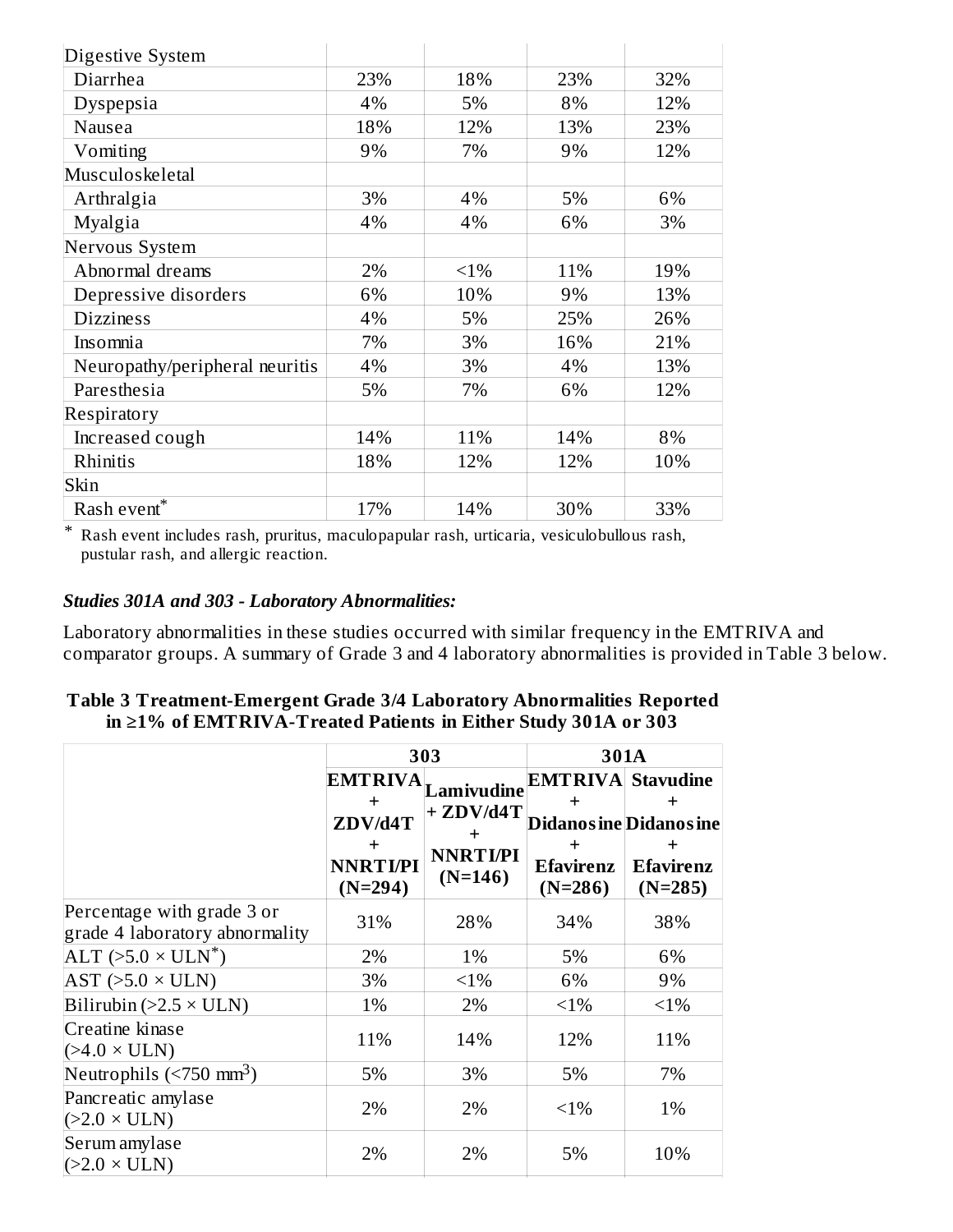| Serum glucose<br>$ $ <40 or >250 mg/dL) | 3%      | 3%      | 2% | 3% |
|-----------------------------------------|---------|---------|----|----|
| Serum lipase<br>$(>2.0 \times ULN)$     | $< 1\%$ | $< 1\%$ | 1% | 2% |
| Triglycerides<br>$($ >750 mg/dL)        | 10%     | 8%      | 9% | 6% |

\* ULN = Upper limit of normal

*Study 934 - Treatment Emergent Adverse Reactions:* In Study 934, 511 antiretroviral-naïve patients received either VIREAD + EMTRIVA administered in combination with efavirenz (N=257) or zidovudine/lamivudine administered in combination with efavirenz (N=254). Adverse reactions observed in this study were generally consistent with those seen in previous studies in treatmentexperienced or treatment-naïve patients (Table 4).

### **Table 4 Selected Treatment-Emergent Advers e Reactions (Grades 2–4) \* Reported in ≥5% in Any Treatment Group in Study 934 (0–144 Weeks)**

|                                                         | $TDF^{\dagger}$ + EMTRIVA +<br><b>EFV</b> | $AZT/3TC + EFV$ |
|---------------------------------------------------------|-------------------------------------------|-----------------|
|                                                         | $N=257$                                   | $N = 254$       |
| Gastrointestinal Disorder                               |                                           |                 |
| Diarrhea                                                | 9%                                        | 5%              |
| Nausea                                                  | 9%                                        | 7%              |
| Vomiting                                                | 2%                                        | 5%              |
| General Disorders and                                   |                                           |                 |
| <b>Administration Site Condition</b>                    |                                           |                 |
| Fatigue                                                 | 9%                                        | 8%              |
| Infections and Infestations                             |                                           |                 |
| Sinusitis                                               | 8%                                        | 4%              |
| Upper respiratory tract<br>infections                   | 8%                                        | 5%              |
| Nasopharyngitis                                         | 5%                                        | 3%              |
| Nervous System Disorders                                |                                           |                 |
| Headache                                                | 6%                                        | 5%              |
| <b>Dizziness</b>                                        | 8%                                        | 7%              |
| Psychiatric Disorders                                   |                                           |                 |
| Depression                                              | 9%                                        | 7%              |
| Insomnia                                                | 5%                                        | 7%              |
| <b>Skin and Subcutaneous Tissue</b><br><b>Disorders</b> |                                           |                 |
| Rash event <sup>‡</sup>                                 | 7%                                        | 9%              |

\* Frequencies of adverse reactions are based on all treatment-emergent adverse events, regardless of relationship to study drug.

 $^\dagger$  From Weeks 96 to 144 of the study, patients received TRUVADA with efavirenz in place of VIREAD + EMTRIVA with efavirenz.

‡ Rash event includes rash, exfoliative rash, rash generalized, rash macular, rash maculopapular, rash pruritic, and rash vesicular.

*Study 934 – Laboratory Abnormalities:* Significant laboratory abnormalities observed in this study are shown in Table 5.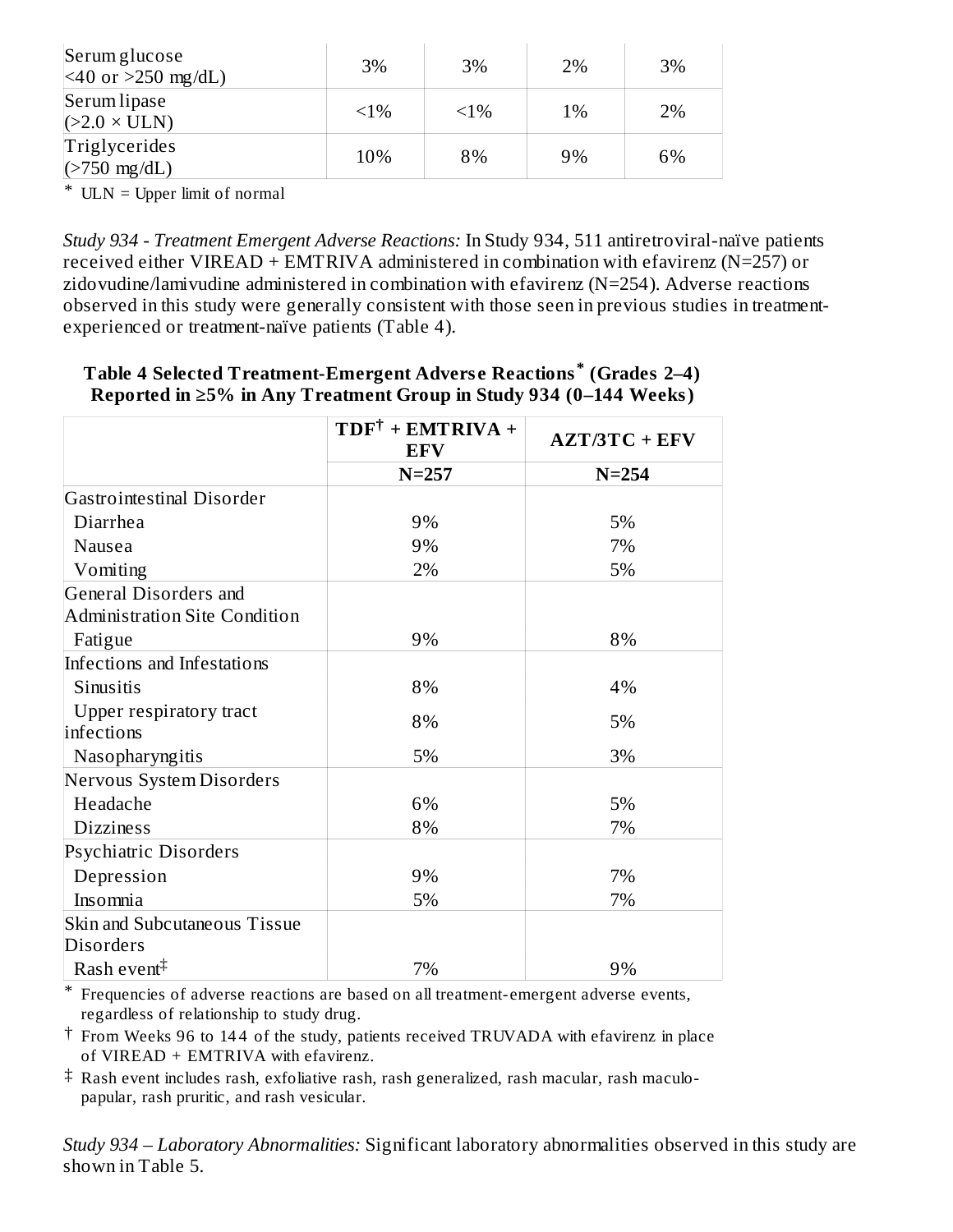|                                                     | $TDF^*$ + EMTRIVA +<br><b>EFV</b> | $AZT/3TC + EFV$ |
|-----------------------------------------------------|-----------------------------------|-----------------|
|                                                     | $N = 257$                         | $N = 254$       |
| Any $\geq$ Grade 3 Laboratory<br>Abnormality        | 30%                               | 26%             |
| Fasting Cholesterol (>240<br>mg/dL)                 | 22%                               | 24%             |
| Creatine Kinase<br>(M: >990 U/L)<br>$(F: >845$ U/L) | 9%                                | 7%              |
| Serum Amylase (>175 U/L)                            | 8%                                | 4%              |
| Alkaline Phosphatase (>550<br>U/L)                  | 1%                                | $0\%$           |
| <b>AST</b><br>$(M: > 180$ U/L)<br>(F: >170 U/L)     | 3%                                | 3%              |
| <b>ALT</b><br>(M: > 215 U/L)<br>$(F: >170$ U/L)     | 2%                                | 3%              |
| Hemoglobin $(\leq8.0 \text{ mg/dL})$                | 0%                                | 4%              |
| Hyperglycemia (>250 mg/dL)                          | 2%                                | 1%              |
| Hematuria (>75 RBC/HPF)                             | 3%                                | 2%              |
| Glycosuria $(3+)$                                   | $<1\%$                            | 1%              |
| Neutrophils $(750/mm3)$                             | 3%                                | 5%              |
| Fasting Triglycerides (>750<br>mg/dL)               | 4%                                | 2%              |

**Table 5 Significant Laboratory Abnormalities Reported in ≥1% of Patients in Any Treatment Group in Study 934 (0–144 Weeks)**

\* From Weeks 96 to 14 4 of the study, patients received TRUVADA with efavirenz in place of VIREAD + EMTRIVA with efavirenz.

### *Pediatric Patients*

Assessment of adverse reactions is based on data from Study 203, an open label, uncontrolled study of 116 HIV-1-infected pediatric patients who received emtricitabine through 48 weeks. The adverse reaction profile in pediatric patients was generally comparable to that observed in clinical studies of EMTRIVA in adult patients *[See Adverse Reactions (6.1)]*. Hyperpigmentation was more frequent in children. Additional adverse reactions identified from this study include anemia.

Selected treatment-emergent adverse events, regardless of causality, reported in patients during 48 weeks of treatment were the following: infection (44%), hyperpigmentation (32%), increased cough (28%), vomiting (23%), otitis media (23%), rash (21%), rhinitis (20%), diarrhea (20%), fever (18%), pneumonia (15%), gastroenteritis (11%), abdominal pain (10%), and anemia (7%). Treatment-emergent grade 3/4 laboratory abnormalities were experienced by 9% of pediatric patients, including amylase  $>$  2.0 × ULN (n=4), neutrophils <750/mm<sup>3</sup> (n=3), ALT > 5 × ULN (n=2), elevated CPK (>4 × ULN) (n=2) and one patient each with elevated bilirubin ( $>3.0 \times$  ULN), elevated GGT ( $>10 \times$  ULN), elevated lipase ( $>2.5 \times$  ULN), decreased hemoglobin ( $<$ 7 g/dL), and decreased glucose ( $<$ 40 mg/dL).

# **7 DRUG INTERACTIONS**

The potential for drug interactions with EMTRIVA has been studied in combination with zidovudine,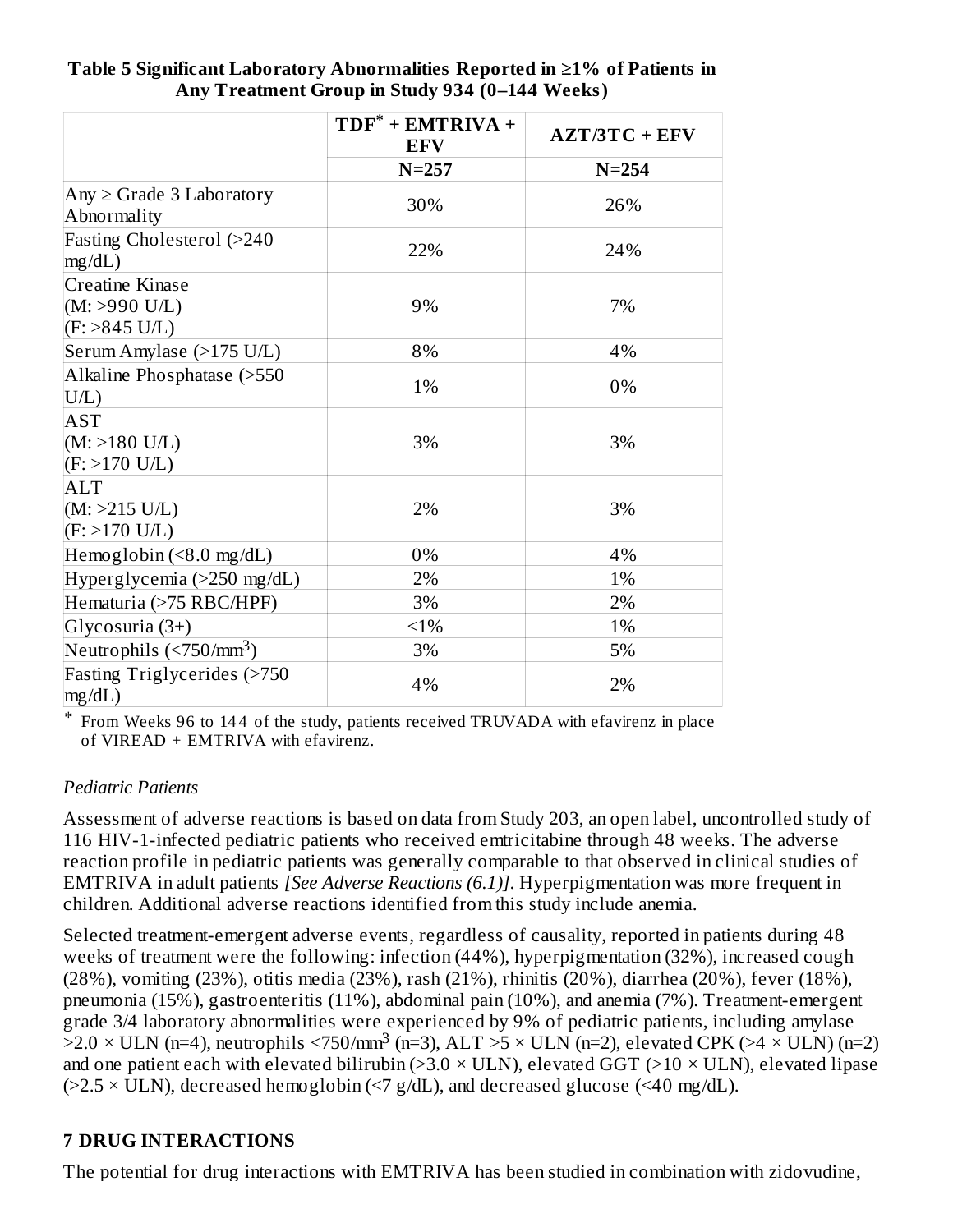indinavir, stavudine, famciclovir, and tenofovir disoproxil fumarate. There were no clinically significant drug interactions for any of these drugs Drug interactions studies are described elsewhere in the labeling *[See Clinical Pharmacology (12.3)]*

# **8 USE IN SPECIFIC POPULATIONS**

# **8.1 Pregnancy**

# *Pregnancy Category B*

The incidence of fetal variations and malformations was not increased in embryofetal toxicity studies performed with emtricitabine in mice at exposures (AUC) approximately 60-fold higher and in rabbits at approximately 120-fold higher than human exposures at the recommended daily dose. There are, however, no adequate and well-controlled studies in pregnant women. Because animal reproduction studies are not always predictive of human response, EMTRIVA should be used during pregnancy only if clearly needed.

*Antiretroviral Pregnancy Registry:* To monitor fetal outcomes of pregnant women exposed to EMTRIVA, an Antiretroviral Pregnancy Registry has been established. Healthcare providers are encouraged to register patients by calling 1–800–258–4263.

# **8.3 Nursing Mothers**

**Nursing Mothers: The Centers for Dis eas e Control and Prevention recommend that HIV-1 infected mothers not breast-feed their infants to avoid risking postnatal transmission of HIV-1.** It is not known whether emtricitabine is excreted in human milk. Because of both the potential for HIV-1 transmission and the potential for serious adverse reactions in nursing infants, **mothers should be instructed not to breast-feed if they are receiving EMTRIVA**.

# **8.4 Pediatric Us e**

The safety and efficacy of emtricitabine in patients between 3 months and 21 years of age is supported by data from three open-label, non-randomized clinical studies in which emtricitabine was administered to 169 HIV-1 infected treatment-naive and experienced (defined as virologically suppressed on a lamivudine containing regimen for which emtricitabine was substituted for lamivudine) subjects *[See Clinical Studies(14.3)]*.

The pharmacokinetics of emtricitabine were studied in 20 neonates born to HIV-1-positive mothers *[See Clinical Studies (14.3)]*. All neonates were HIV-1 negative at the end of the study; the efficacy of emtricitabine in preventing or treating HIV-1 could not be determined.

# **8.5 Geriatric Us e**

Clinical studies of EMTRIVA did not include sufficient numbers of subjects aged 65 years and over to determine whether they respond differently from younger subjects. In general, dose selection for the elderly patient should be cautious, keeping in mind the greater frequency of decreased hepatic, renal, or cardiac function, and of concomitant disease or other drug therapy*.*

# **8.6 Patients with Impaired Renal Function**

It is recommended that the dose or dosing interval for EMTRIVA be modified in patients with creatinine clearance <50 mL/min or in patients who require dialysis *[See Dosage and Administration (2.5)]*.

# **10 OVERDOSAGE**

There is no known antidote for EMTRIVA. Limited clinical experience is available at doses higher than the therapeutic dose of EMTRIVA. In one clinical pharmacology study single doses of emtricitabine 1200 mg were administered to 11 patients. No severe adverse reactions were reported.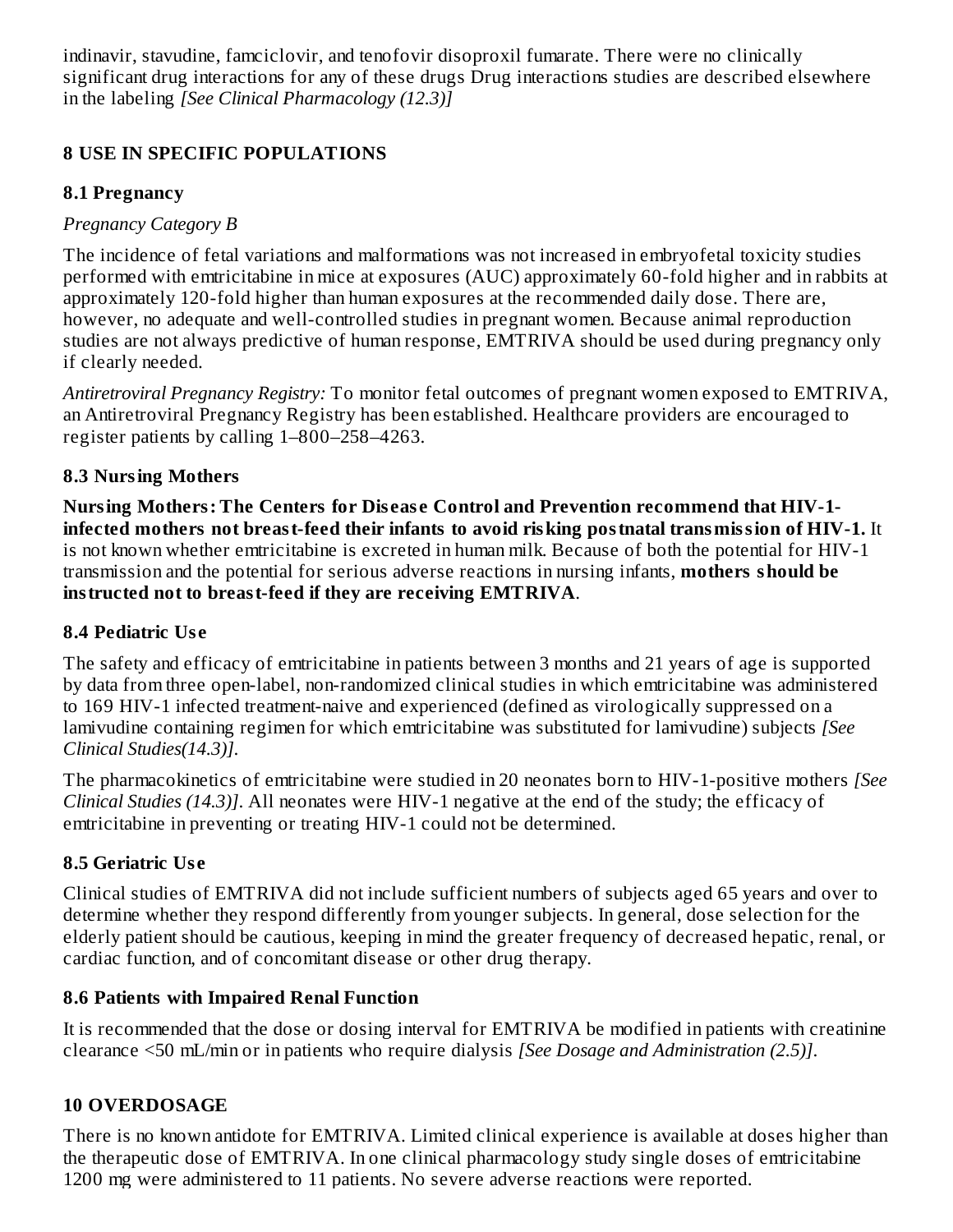The effects of higher doses are not known. If overdose occurs the patient should be monitored for signs of toxicity, and standard supportive treatment applied as necessary.

1200 mg were administered to 11 patients. No severe adverse reactions were reported.

Hemodialysis treatment removes approximately 30% of the emtricitabine dose over a 3-hour dialysis period starting within 1.5 hours of emtricitabine dosing (blood flow rate of 400 mL/min and a dialysate flow rate of 600 mL/min). It is not known whether emtricitabine can be removed by peritoneal dialysis.

# **11 DESCRIPTION**

EMTRIVA is the brand name of emtricitabine, a synthetic nucleoside analog with activity against human immunodeficiency virus type 1 (HIV-1) reverse transcriptase.

The chemical name of emtricitabine is 5-fluoro-1-(2*R*,5*S*)-[2-(hydroxymethyl)-1,3-oxathiolan-5 yl]cytosine. Emtricitabine is the (-) enantiomer of a thio analog of cytidine, which differs from other cytidine analogs in that it has a fluorine in the 5-position.

It has a molecular formula of  $\rm{C_8H_{10}FN_3O_3S}$  and a molecular weight of 247.24. It has the following structural formula:



Emtricitabine is a white to off-white powder with a solubility of approximately 112 mg/mL in water at 25 °C. The log P for emtricitabine is  $-0.43$  and the pKa is 2.65.

EMTRIVA is available as capsules or as an oral solution.

EMTRIVA capsules are for oral administration. Each capsule contains 200 mg of emtricitabine and the inactive ingredients, crospovidone, magnesium stearate, microcrystalline cellulose, and povidone.

EMTRIVA oral solution is for oral administration. One milliliter (1 mL) of EMTRIVA oral solution contains 10 mg of emtricitabine in an aqueous solution with the following inactive ingredients: cotton candy flavor, FD&C yellow No. 6, edetate disodium, methylparaben, and propylparaben (added as preservatives), sodium phosphate (monobasic), propylene glycol, water, and xylitol (added as a sweetener). Sodium hydroxide and hydrochloric acid may be used to adjust pH.

# **12 CLINICAL PHARMACOLOGY**

### **12.1 Mechanism of Action**

Emtricitabine is an antiviral drug. *[See Clinical Pharmacology (12.4)]*

### **12.3 Pharmacokinetics**

### *Adult Subjects*

The pharmacokinetics of emtricitabine were evaluated in healthy volunteers and HIV-1-infected individuals. Emtricitabine pharmacokinetics are similar between these populations.

Figure 1 shows the mean steady-state plasma emtricitabine concentration-time profile in 20 HIV-1 infected subjects receiving EMTRIVA capsules.

### **Figure 1 Mean (± 95% CI) Steady-State Plasma Emtricitabine Concentrations in HIV-1-Infected Adults (N=20)**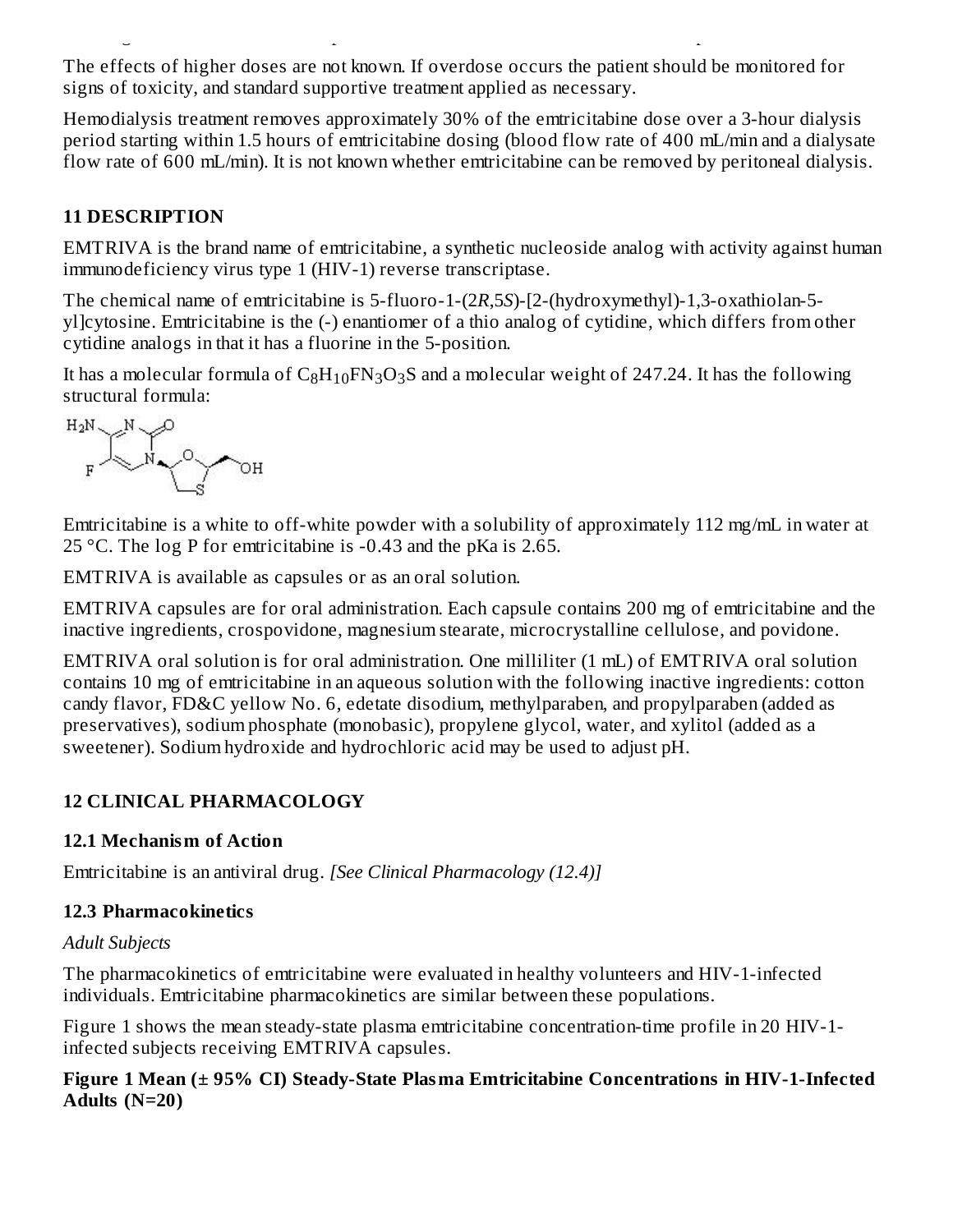

### **Absorption**

Emtricitabine is rapidly and extensively absorbed following oral administration with peak plasma concentrations occurring at 1–2 hours post-dose. Following multiple dose oral administration of EMTRIVA capsules to 20 HIV-1-infected subjects, the (mean  $\pm$  SD) steady-state plasma emtricitabine peak concentration (C<sub>max</sub>) was 1.8  $\pm$  0.7  $\mu$ g/mL and the area-under the plasma concentration-time curve over a 24-hour dosing interval (AUC) was  $10.0 \pm 3.1$   $\mu$ g·hr/mL. The mean steady state plasma trough concentration at 24 hours post-dose was 0.09 µg/mL. The mean absolute bioavailability of EMTRIVA capsules was 93% while the mean absolute bioavailability of EMTRIVA oral solution was 75%. The relative bioavailability of EMTRIVA oral solution was approximately 80% of EMTRIVA capsules.

The multiple dose pharmacokinetics of emtricitabine are dose proportional over a dose range of 25– 200 mg.

### Distribution

In vitro binding of emtricitabine to human plasma proteins was <4% and independent of concentration over the range of 0.02–200 µg/mL. At peak plasma concentration, the mean plasma to blood drug concentration ratio was  $\sim$ 1.0 and the mean semen to plasma drug concentration ratio was  $\sim$ 4.0.

### Metabolism

In vitro studies indicate that emtricitabine is not an inhibitor of human CYP450 enzymes. Following administration of <sup>14</sup>C-emtricitabine, complete recovery of the dose was achieved in urine (~86%) and feces ( $\sim$ 14%). Thirteen percent (13%) of the dose was recovered in urine as three putative metabolites. The biotransformation of emtricitabine includes oxidation of the thiol moiety to form the 3'-sulfoxide diastereomers (~9% of dose) and conjugation with glucuronic acid to form 2'-O-glucuronide (~4% of dose). No other metabolites were identifiable.

#### Elimination

The plasma emtricitabine half-life is approximately 10 hours. The renal clearance of emtricitabine is greater than the estimated creatinine clearance, suggesting elimination by both glomerular filtration and active tubular secretion. There may be competition for elimination with other compounds that are also renally eliminated.

### *Effects of Food on Oral Absorption*

EMTRIVA capsules and oral solution may be taken with or without food. Emtricitabine systemic exposure (AUC) was unaffected while  $\mathsf{C}_{\max}$  decreased by 29% when EMTRIVA capsules were administered with food (an approximately 1000 kcal high-fat meal). Emtricitabine systemic exposure (AUC) and  $\mathsf{C}_{\max}$  were unaffected when 200 mg EMTRIVA oral solution was administered with either a high-fat or low-fat meal.

*Special Populations*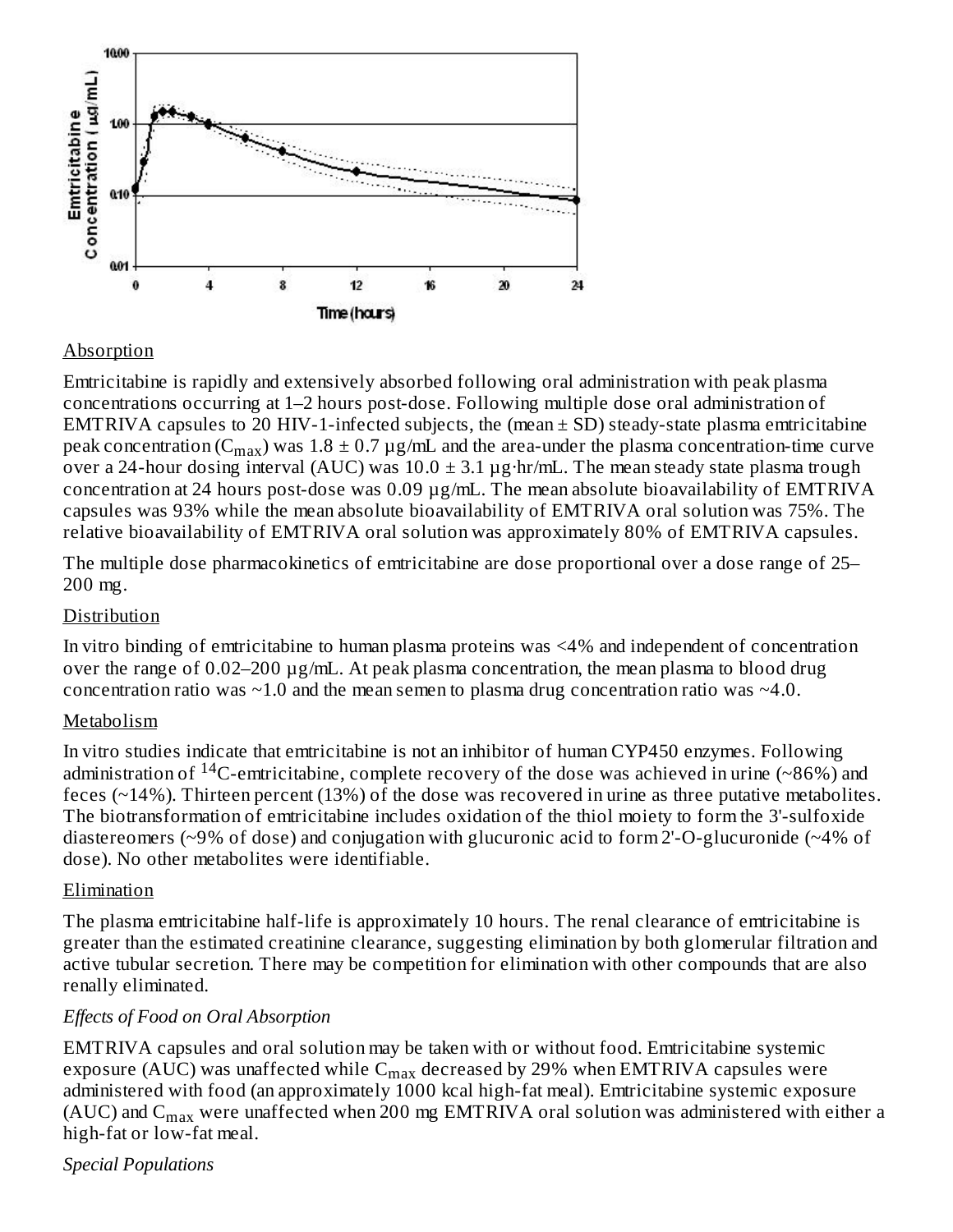### Race, Gender

The pharmacokinetics of emtricitabine were similar in adult male and female patients and no pharmacokinetic differences due to race have been identified.

### Pediatric Patients

The pharmacokinetics of emtricitabine at steady state were determined in 77 HIV-1-infected children, and the pharmacokinetic profile was characterized in four age groups (Table 6). The emtricitabine exposure achieved in children receiving a daily dose of 6 mg/kg up to a maximum of 240 mg oral solution or a 200 mg capsule is similar to exposures achieved in adults receiving a once-daily dose of 200 mg.

The pharmacokinetics of emtricitabine were studied in 20 neonates born to HIV-1-positive mothers. Each mother received prenatal and intrapartum combination antiretroviral therapy. Neonates received up to 6 weeks of zidovudine prophylactically after birth. The neonates were administered two short courses of emtricitabine oral solution (each 3 mg/kg once daily  $\times$  4 days) during the first 3 months of life. The AUC observed in neonates who received a daily dose of 3 mg/kg of emtricitabine was similar to the AUC observed in pediatric patients ≥3 months to 17 years who received a daily dose of emtricitabine as a 6 mg/kg oral solution up to 240 mg or as a 200 mg capsule (Table 6).

|                                            | $HIV-1-$<br>exposed<br><b>Neonates</b> | <b>HIV-1-infected Pediatric Patients</b> |                                          |                       |                                                                    |
|--------------------------------------------|----------------------------------------|------------------------------------------|------------------------------------------|-----------------------|--------------------------------------------------------------------|
| Age                                        | $0-3$ mo<br>$(N=20)^*$                 | $3-24$ mo<br>$(N=14)$                    | $25 \text{ mo}-6 \text{ yr}$<br>$(N=19)$ | $7-12$ yr<br>$(N=17)$ | $13-17$ yr<br>$(N=27)$                                             |
| Formulation                                |                                        |                                          |                                          |                       |                                                                    |
| Capsule (n)                                | $\theta$                               | $\overline{0}$                           | $\overline{0}$                           | 10                    | 26                                                                 |
| Oral Solution<br>(n)                       | 20                                     | 14                                       | 19                                       | 7                     | 1                                                                  |
| Dose $(mg/kg)^{\dagger}$                   |                                        |                                          |                                          |                       | $3.1(2.9-3.4)[6.1(5.5-6.8)]6.1(5.6-6.7)[5.6(3.1-6.6)]4.4(1.8-7.0)$ |
| $C$ max ( $\mu$ g/mL)                      | $1.6 \pm 0.6$                          | $1.9 \pm 0.6$                            | $1.9 \pm 0.7$                            | $2.7 \pm 0.8$         | $2.7 \pm 0.9$                                                      |
| <b>AUC</b><br>$(\mu g \cdot \text{hr/mL})$ | $11.0 \pm 4.2$                         | $8.7 \pm 3.2$                            | $9.0 \pm 3.0$                            | $12.6 \pm 3.5$        | $12.6 \pm 5.4$                                                     |
| $T_{1/2}$ (hr)                             | $12.1 \pm 3.1$                         | $8.9 \pm 3.2$                            | $11.3 \pm 6.4$                           | $8.2 \pm 3.2$         | $8.9 \pm 3.3$                                                      |

#### **Table 6 Mean ± SD Pharmacokinetic Parameters by Age Groups for Pediatric Patients and Neonates Receiving EMTRIVA Capsules or Oral Solution**

\* Two pharmacokinetic evaluations were conducted in 20 neonates over the first 3 months of life. Median (range) age of infant on day of pharmacokinetic evaluation was 26 (5–81) days.

† Mean (range)

### Geriatric Patients

The pharmacokinetics of emtricitabine have not been fully evaluated in the elderly.

# Patients with Impaired Renal Function

The pharmacokinetics of emtricitabine are altered in patients with renal impairment *[See Warnings and Precautions (5.4)]*. In adult patients with creatinine clearance <50 mL/min or with end-stage renal disease (ESRD) requiring dialysis,  $\rm{C_{max}}$  and AUC of emtricitabine were increased due to a reduction in renal clearance (Table 7). It is recommended that the dosing interval for EMTRIVA be modified in adult patients with creatinine clearance <50 mL/min or in adult patients with ESRD who require dialysis *[See Dosage and Administration (2.5)]*. The effects of renal impairment on emtricitabine pharmacokinetics in pediatric patients are not known.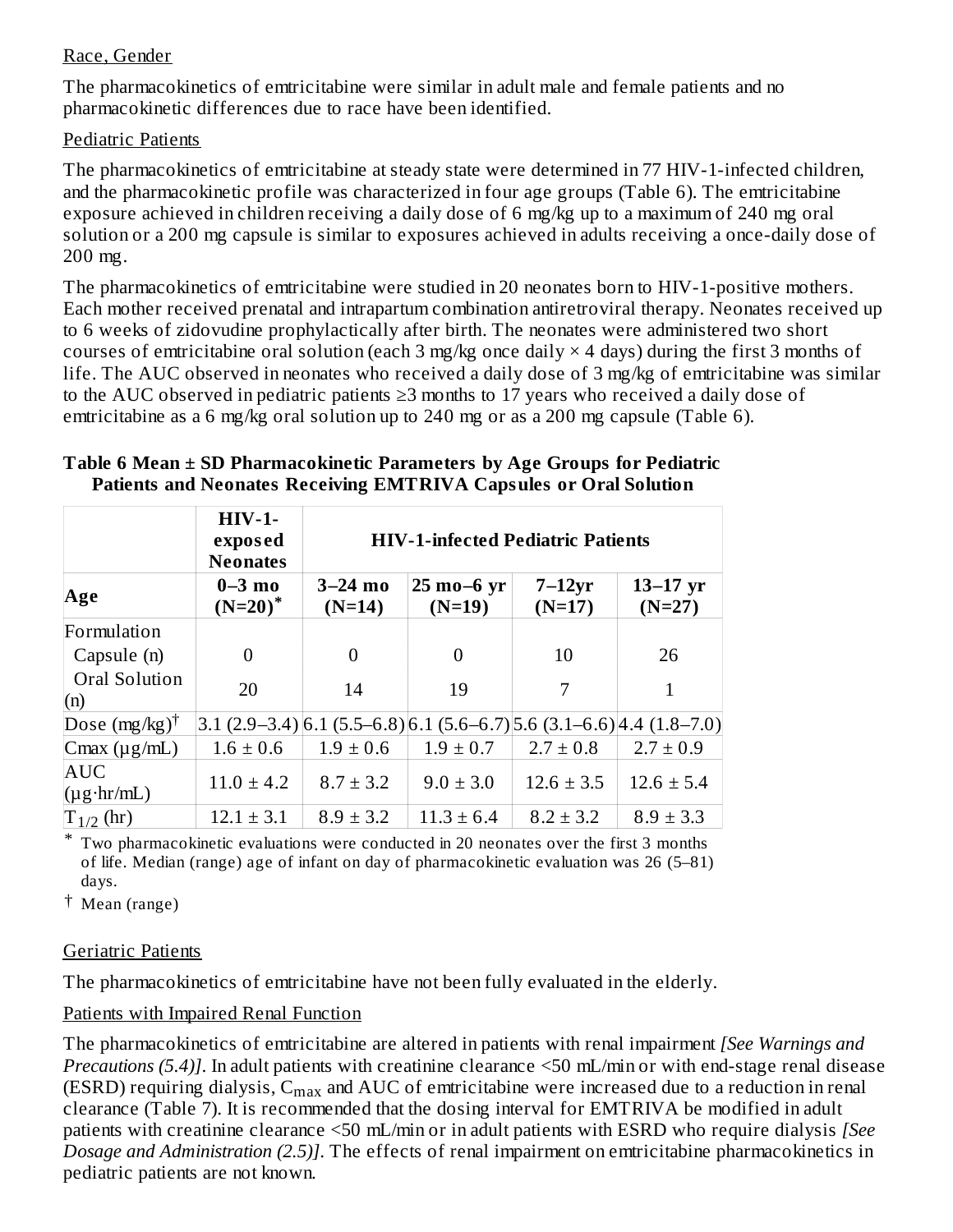| <b>Creatinine</b><br>Clearance<br>(mL/min)             | >80<br>$(N=6)$ | $50 - 80$<br>$(N=6)$ | $30 - 49$<br>$(N=6)$ | $30$<br>$(N=5)$ | ESRD <sup>*</sup><br>$30$<br>$(N=5)$ |
|--------------------------------------------------------|----------------|----------------------|----------------------|-----------------|--------------------------------------|
| <b>Baseline</b><br>creatinine<br>clearance<br>(mL/min) | $107 \pm 21$   | $59.8 \pm 6.5$       | $40.9 \pm 5.1$       | $22.9 \pm 5.3$  | $8.8 \pm 1.4$                        |
| $C_{\text{max}}$ (µg/mL)                               | $2.2 \pm 0.6$  | $3.8 \pm 0.9$        | $3.2 \pm 0.6$        | $2.8 \pm 0.7$   | $2.8 \pm 0.5$                        |
| AUC<br>$(\mu g \cdot \text{hr/mL})$                    | $11.8 \pm 2.9$ | $19.9 \pm 1.2$       | $25.1 \pm 5.7$       | $33.7 \pm 2.1$  | $53.2 \pm 9.9$                       |
| $CL/F$ (mL/min)                                        | $302 \pm 94$   | $168 \pm 10$         | $138 \pm 28$         | $99 \pm 6$      | $64 \pm 12$                          |
| $CLr$ (mL/min)                                         | $213 \pm 89$   | $121 \pm 39$         | $69 \pm 32$          | $30 \pm 11$     | $NA^{\dagger}$                       |

**Table 7 Mean ± SD Pharmacokinetic Parameters in Adult Patients with Varying Degrees of Renal Function**

\* ESRD patients requiring dialysis

† NA = Not Applicable

Hemodialysis: Hemodialysis treatment removes approximately 30% of the emtricitabine dose over a 3 hour dialysis period starting within 1.5 hours of emtricitabine dosing (blood flow rate of 400 mL/min and a dialysate flow rate of 600 mL/min). It is not known whether emtricitabine can be removed by peritoneal dialysis.

### Patients with Hepatic Impairment

The pharmacokinetics of emtricitabine have not been studied in patients with hepatic impairment, however, emtricitabine is not metabolized by liver enzymes, so the impact of liver impairment should be limited.

### *Assessment of Drug Interactions*

At concentrations up to 14-fold higher than those observed in vivo, emtricitabine did not inhibit in vitro drug metabolism mediated by any of the following human CYP isoforms: CYP1A2, CYP2A6, CYP2B6, CYP2C9, CYP2C19, CYP2D6, and CYP3A4. Emtricitabine did not inhibit the enzyme responsible for glucuronidation (uridine-5'-disphosphoglucuronyl transferase). Based on the results of these in vitro experiments and the known elimination pathways of emtricitabine, the potential for CYP mediated interactions involving emtricitabine with other medicinal products is low.

EMTRIVA has been evaluated in healthy volunteers in combination with tenofovir disoproxil fumarate (DF), zidovudine, indinavir, famciclovir, and stavudine. Tables 8 and 9 summarize the pharmacokinetic effects of coadministered drug on emtricitabine pharmacokinetics and effects of emtricitabine on the pharmacokinetics of coadministered drug.

| $\begin{bmatrix} \text{Coadministered} \\ \text{Coadministered} \end{bmatrix}$<br>Drug | Dose of<br>Drug (mg)         | Dose (mg)                         | N  | % Change of<br><b>Emtricitabine</b><br>Pharmacokinetic<br>Parameters <sup>†</sup> (90% CI) |            |                                             |
|----------------------------------------------------------------------------------------|------------------------------|-----------------------------------|----|--------------------------------------------------------------------------------------------|------------|---------------------------------------------|
|                                                                                        |                              |                                   |    | $C_{\max}$                                                                                 | <b>AUC</b> | $\mathbf{C_{min}}$                          |
| Tenofovir DF                                                                           | 300 once daily $x$<br>7 days | 200 once<br>daily $\times$ 7 days | 17 | ⇔                                                                                          | ⇔          | $\uparrow$ 20<br>$\uparrow$ 12 to<br>$*291$ |

#### **Table 8 Drug Interactions: Change in Pharmacokinetic Parameters for Emtricitabine in the Pres ence of the Coadministered Drug \***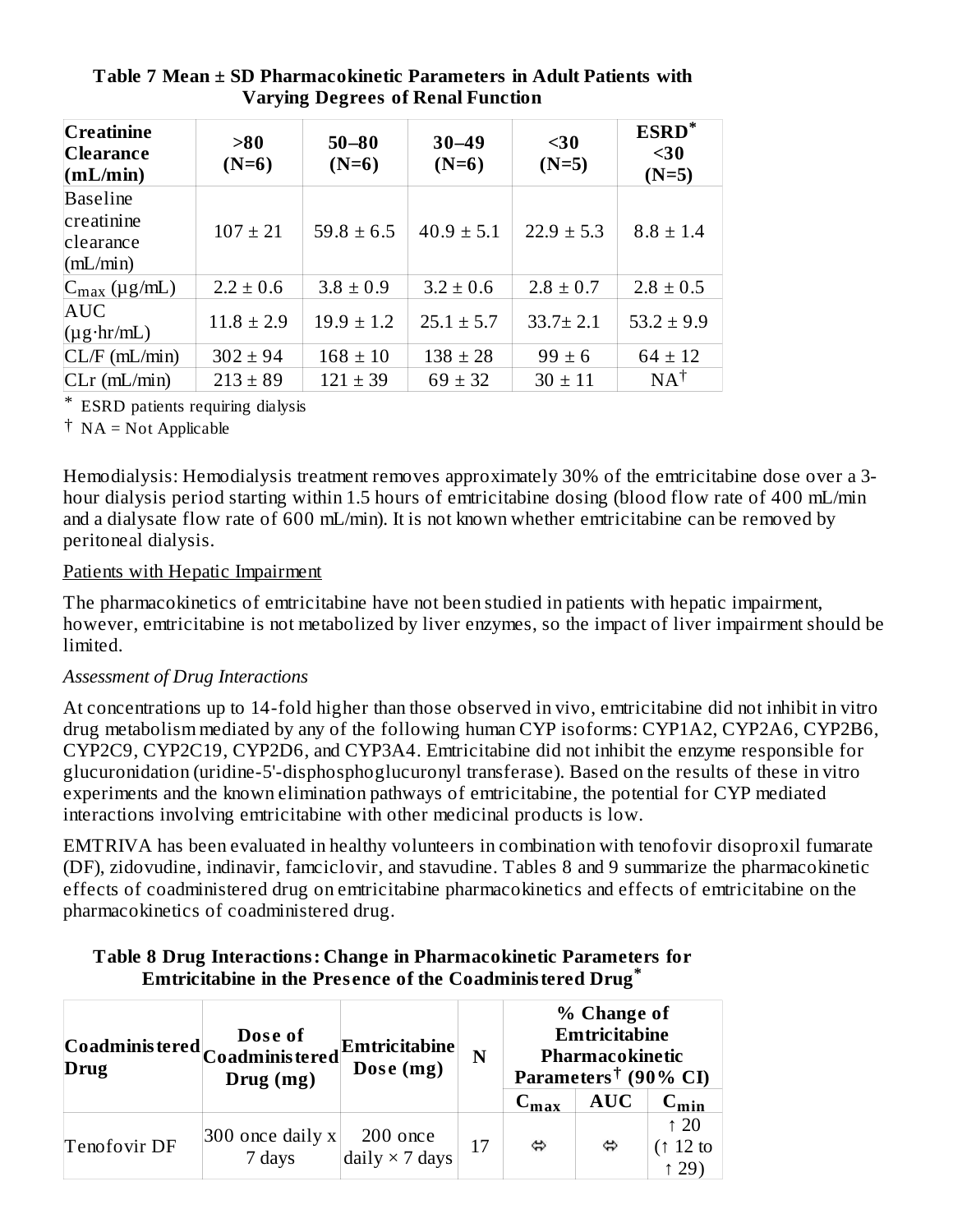| Zidovudine  | 300 twice daily<br>$\times$ 7 days | 200 once<br>daily $\times$ 7 days | 27 | ⇔ | ⇔ | ⇔  |
|-------------|------------------------------------|-----------------------------------|----|---|---|----|
| Indinavir   | $800 \times 1$                     | $200 \times 1$                    |    | ⇔ | ⇔ | NΑ |
| Famciclovir | $500 \times 1$                     | $200 \times 1$                    |    | ⇔ | ⇔ | NΑ |
| Stavudine   | $40 \times 1$                      | $200 \times 1$                    |    | ⇔ | ⇔ | NΑ |

\* All interaction studies conducted in healthy volunteers.

† ↑ = Increase; ↓ = Decrease; ⇔ = No Effect; NA = Not Applicable

#### **Table 9 Drug Interactions: Change in Pharmacokinetic Parameters for Coadministered Drug in the Pres ence of Emtricitabine \***

| $ $ Coadminis tered $ $ Coadminis tered $ $<br>Drug | Dose of<br>Drug(mg)                | <b>Emtricitabine</b><br>Dose (mg) | N  | % Change of<br><b>Coadministered Drug</b><br>Pharmacokinetic<br>Parameters <sup>†</sup> (90% CI) |                                               |            |  |
|-----------------------------------------------------|------------------------------------|-----------------------------------|----|--------------------------------------------------------------------------------------------------|-----------------------------------------------|------------|--|
|                                                     |                                    |                                   |    | $C_{\frac{max}{max}}$                                                                            | <b>AUC</b>                                    | $C_{\min}$ |  |
| Tenofovir DF                                        | 300 once daily $\times$<br>7 days  | 200 once<br>daily $\times$ 7 days | 17 | ⇔                                                                                                | ⇔                                             | ⇔          |  |
| Zidovudine                                          | 300 twice daily<br>$\times$ 7 days | 200 once<br>daily $\times$ 7 days | 27 | 17<br>( $\uparrow$ 0 to $\uparrow$<br>38)                                                        | $\uparrow$ 13<br>$(15 \text{ to } 1)$<br>(20) | ⇔          |  |
| Indinavir                                           | $800 \times 1$                     | $200 \times 1$                    | 12 | ⇔                                                                                                | ⇔                                             | NA         |  |
| Famciclovir                                         | $500 \times 1$                     | $200 \times 1$                    | 12 | ⇔                                                                                                | ⇔                                             | NA         |  |
| Stavudine                                           | $40 \times 1$                      | $200 \times 1$                    | 6  | ⇔                                                                                                | ⇔                                             | NA         |  |

\* All interaction studies conducted in healthy volunteers.

† ↑ = Increase; ↓ = Decrease; ⇔ = No Effect; NA = Not Applicable

# **12.4 Microbiology**

### *Mechanism of Action*

Emtricitabine, a synthetic nucleoside analog of cytidine, is phosphorylated by cellular enzymes to form emtricitabine 5'-triphosphate. Emtricitabine 5'-triphosphate inhibits the activity of the HIV-1 reverse transcriptase by competing with the natural substrate deoxycytidine 5'-triphosphate and by being incorporated into nascent viral DNA which results in chain termination. Emtricitabine 5'-triphosphate is a weak inhibitor of mammalian DNA polymerase  $\alpha$ ,  $\beta$ ,  $\varepsilon$ , and mitochondrial DNA polymerase γ.

### *Antiviral Activity*

The antiviral activity in cell culture of emtricitabine against laboratory and clinical isolates of HIV-1 was assessed in lymphoblastoid cell lines, the MAGI-CCR5 cell line, and peripheral blood mononuclear cells. The 50% effective concentration (EC $_{50}$ ) value for emtricitabine was in the range of 0.0013–0.64 µM (0.0003–0.158 µg/mL). In drug combination studies of emtricitabine with nucleoside reverse transcriptase inhibitors (abacavir, lamivudine, stavudine, tenofovir, zalcitabine, zidovudine), non-nucleoside reverse transcriptase inhibitors (delavirdine, efavirenz, nevirapine), and protease inhibitors (amprenavir, nelfinavir, ritonavir, saquinavir), additive to synergistic effects were observed. Emtricitabine displayed antiviral activity in cell culture against HIV-1 clades A, B, C, D, E, F, and G (EC<sub>50</sub> values ranged from 0.007–0.075  $\mu$ M) and showed strain specific activity against HIV-2 (EC<sub>50</sub> values ranged from  $0.007-1.5 \mu M$ ).

The in vivo activity of emtricitabine was evaluated in two clinical trials in which 101 patients were administered 25–400 mg a day of EMTRIVA as monotherapy for 10–14 days. A dose-related antiviral effect was observed, with a median decrease from baseline in plasma HIV-1 RNA of 1.3  $\log_{10}$  at a dose of 25 mg once daily and 1.7  $log_{10}$  to 1.9  $log_{10}$  at a dose of 200 mg once daily or twice daily.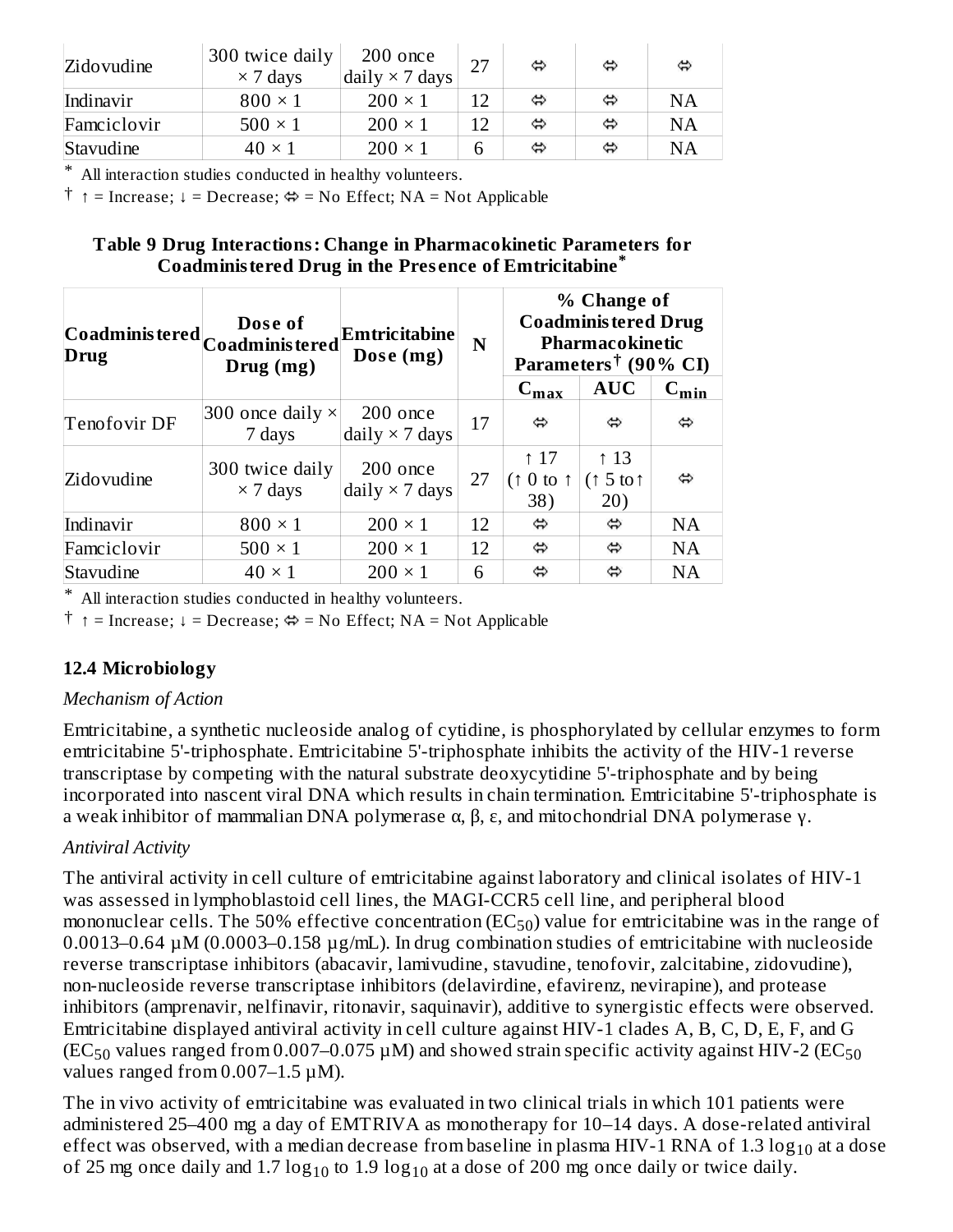# *Resistance*

Emtricitabine-resistant isolates of HIV-1 have been selected in cell culture and in vivo. Genotypic analysis of these isolates showed that the reduced susceptibility to emtricitabine was associated with a substitution in the HIV-1 reverse transcriptase gene at codon 184 which resulted in an amino acid substitution of methionine by valine or isoleucine (M184V/I).

Emtricitabine-resistant isolates of HIV-1 have been recovered from some patients treated with emtricitabine alone or in combination with other antiretroviral agents. In a clinical study of treatmentnaive patients treated with EMTRIVA, didanosine, and efavirenz *[See Clinical Studies (14.1)]*, viral isolates from 37.5% of patients with virologic failure showed reduced susceptibility to emtricitabine. Genotypic analysis of these isolates showed that the resistance was due to M184V/I substitutions in the HIV-1 reverse transcriptase gene.

In a clinical study of treatment-naive patients treated with either EMTRIVA, VIREAD, and efavirenz or zidovudine/lamivudine and efavirenz *[See Clinical Studies (14.1)],* resistance analysis was performed on HIV-1 isolates from all confirmed virologic failure patients with >400 copies/mL of HIV-1 RNA at Week 144 or early discontinuation. Development of efavirenz resistance-associated substitutions occurred most frequently and was similar between the treatment arms. The M184V amino acid substitution, associated with resistance to EMTRIVA and lamivudine, was observed in 2/19 analyzed patient isolates in the EMTRIVA + VIREAD group and in 10/29 analyzed patient isolates in the lamivudine/zidovudine group. Through 144 weeks of Study 934, no patients have developed a detectable K65R substitution in their HIV-1 as analyzed through standard genotypic analysis.

### *Cross Resistance*

Cross-resistance among certain nucleoside analog reverse transcriptase inhibitors has been recognized. Emtricitabine-resistant isolates (M184V/I) were cross-resistant to lamivudine and zalcitabine but retained sensitivity in cell culture to didanosine, stavudine, tenofovir, zidovudine, and NNRTIs (delavirdine, efavirenz, and nevirapine). HIV-1 isolates containing the K65R substitution, selected in vivo by abacavir, didanosine, tenofovir, and zalcitabine, demonstrated reduced susceptibility to inhibition by emtricitabine. Viruses harboring substitutions conferring reduced susceptibility to stavudine and zidovudine (M41L, D67N, K70R, L210W, T215Y/F, K219Q/E) or didanosine (L74V) remained sensitive to emtricitabine. HIV-1 containing the K103N substitution associated with resistance to NNRTIs was susceptible to emtricitabine.

# **13 NONCLINICAL TOXICOLOGY**

# **13.1 Carcinogenesis, Mutagenesis, Impairment of Fertility**

In long-term oral carcinogenicity studies of emtricitabine, no drug-related increases in tumor incidence were found in mice at doses up to 750 mg/kg/day (26 times the human systemic exposure at the therapeutic dose of 200 mg/day) or in rats at doses up to 600 mg/kg/day (31 times the human systemic exposure at the therapeutic dose).

Emtricitabine was not genotoxic in the reverse mutation bacterial test (Ames test), mouse lymphoma or mouse micronucleus assays.

Emtricitabine did not affect fertility in male rats at approximately 140-fold or in male and female mice at approximately 60-fold higher exposures (AUC) than in humans given the recommended 200 mg daily dose. Fertility was normal in the offspring of mice exposed daily from before birth (in utero) through sexual maturity at daily exposures (AUC) of approximately 60-fold higher than human exposures at the recommended 200 mg daily dose.

# **14 CLINICAL STUDIES**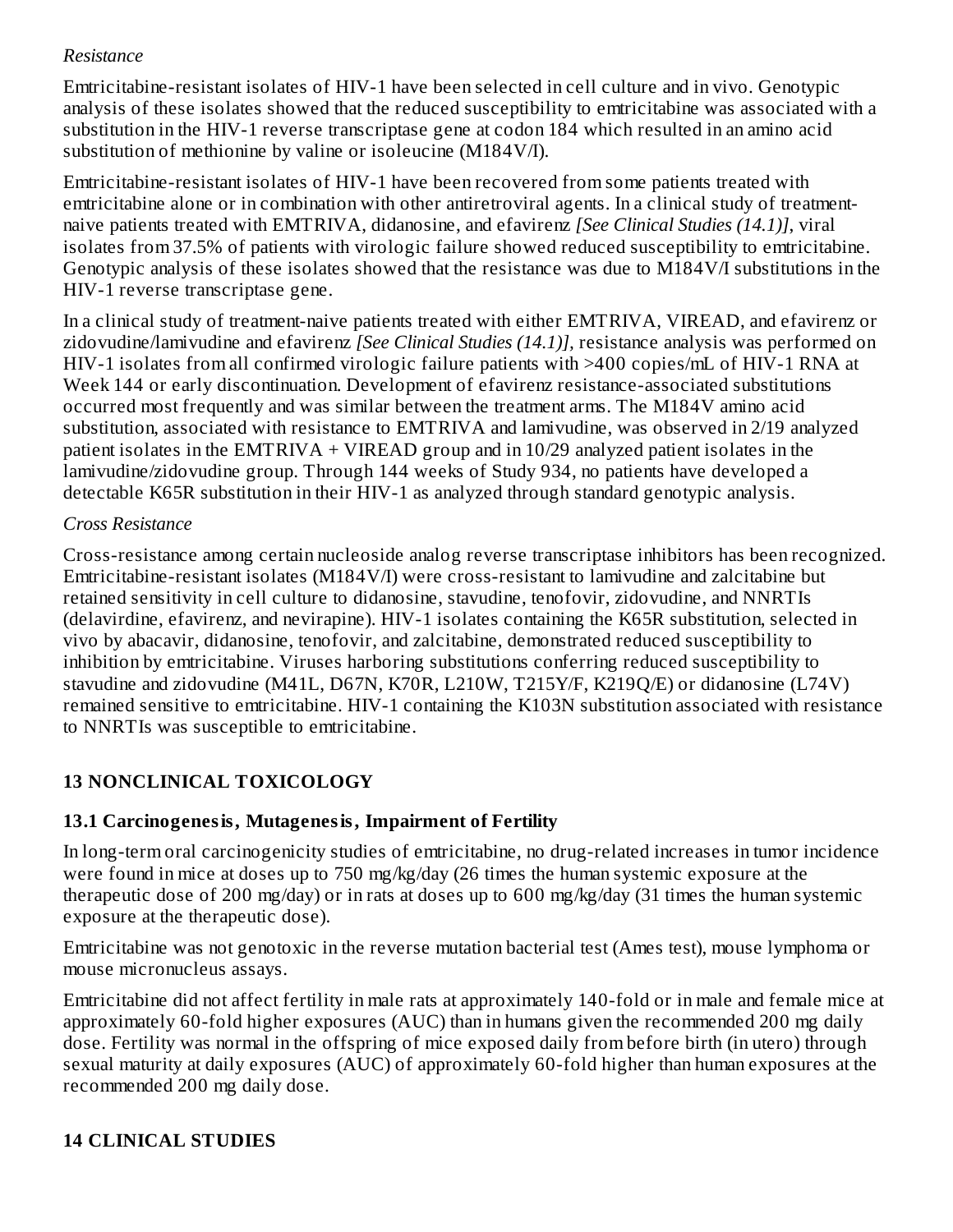### **14.1 Treatment-Naive Adult Patients**

#### *Study 934*

Data through 144 weeks are reported for Study 934, a randomized, open-label, active-controlled multicenter study comparing EMTRIVA + VIREAD administered in combination with efavirenz versus zidovudine/lamivudine fixed-dose combination administered in combination with efavirenz in 511 antiretroviral-naive patients. From Weeks 96 to 144 of the study, patients received emtricitabine + tenofovir disoproxil fumarate (tenofovir DF) with efavirenz in place of EMTRIVA + tenofovir DF with efavirenz. Patients had a mean age of 38 years (range 18–80), 86% were male, 59% were Caucasian and 23% were Black. The mean baseline  $CD4^+$  cell count was 245 cells/mm<sup>3</sup> (range 2–1191) and median baseline plasma HIV-1 RNA was 5.01  $\log_{10}$  copies/mL (range 3.56–6.54). Patients were stratified by baseline CD4<sup>+</sup> cell count (< or  $\geq$ 200 cells/mm<sup>3</sup>); 41% had CD4<sup>+</sup> cell counts <200 cells/mm<sup>3</sup> and 51% of patients had baseline viral loads >100,000 copies/mL. Treatment outcomes through 48 and 144 weeks for those patients who did not have efavirenz resistance at baseline are presented in Table 10.

|                                             | Week 48        |           | <b>Week 144</b> |                |  |
|---------------------------------------------|----------------|-----------|-----------------|----------------|--|
|                                             | <b>EMTRIVA</b> |           | <b>EMTRIVA</b>  |                |  |
| <b>Outcomes</b>                             | $+TDF$         | AZT/3TC   | $+TDF$          | <b>AZT/3TC</b> |  |
|                                             | $+EFV$         | $+EFV$    | $+EFV$          | $+EFV$         |  |
|                                             | $(N=244)$      | $(N=243)$ | $(N=227)^*$     | $(N=229)^*$    |  |
| $Responder^{\dagger}$                       | 84%            | 73%       | 71%             | 58%            |  |
| Virologic failure <sup>‡</sup>              | 2%             | 4%        | 3%              | 6%             |  |
| Rebound                                     | 1%             | 3%        | 2%              | 5%             |  |
| Never suppressed                            | 0%             | 0%        | 0%              | 0%             |  |
| Change in antiretroviral                    | 1%             | 1%        | 1%              |                |  |
| regimen                                     |                |           |                 | 1%             |  |
| Death                                       | $<1\%$         | 1%        | 1%              | 1%             |  |
| Discontinued due to adverse                 | 4%             | 9%        | 5%              | 12%            |  |
| levent                                      |                |           |                 |                |  |
| Discontinued for other reasons <sup>§</sup> | 10%            | 14%       | 20%             | 22%            |  |

| Table 10 Outcomes of Randomized Treatment at Week 48 and 144 (Study |
|---------------------------------------------------------------------|
| 934)                                                                |

\* Patients who were responders at Week 48 or Week 96 (HIV-1 RNA <400 copies/mL) but did not consent to continue study after Week 48 or Week 96 were excluded from analysis.

† Patients achieved and maintained confirmed HIV-1 RNA <4 00 copies/mL through Weeks 48 and 144.

‡ Includes confirmed viral rebound and failure to achieve confirmed <4 00 copies/mL through Weeks 48 and 144.

§ Includes lost to follow-up, patient withdrawal, noncompliance, protocol violation and other reasons.

Through Week 48, 84% and 73% of patients in the EMTRIVA + tenofovir DF group and the zidovudine/lamivudine group, respectively, achieved and maintained HIV-1 RNA <400 copies/mL (71% and 58% through Week 144). The difference in the proportion of patients who achieved and maintained HIV-1 RNA <400 copies/mL through 48 weeks largely results from the higher number of discontinuations due to adverse events and other reasons in the zidovudine/lamivudine group in this open-label study. In addition, 80% and 70% of patients in the EMTRIVA + tenofovir DF group and the zidovudine/lamivudine group, respectively, achieved and maintained HIV-1 RNA <50 copies/mL through Week 48 (64% and 56% through Week 144). The mean increase from baseline in CD4<sup>+</sup> cell count was 190 cells/mm<sup>3</sup> in the EMTRIVA + tenofovir DF group and 158 cells/mm<sup>3</sup> in the 3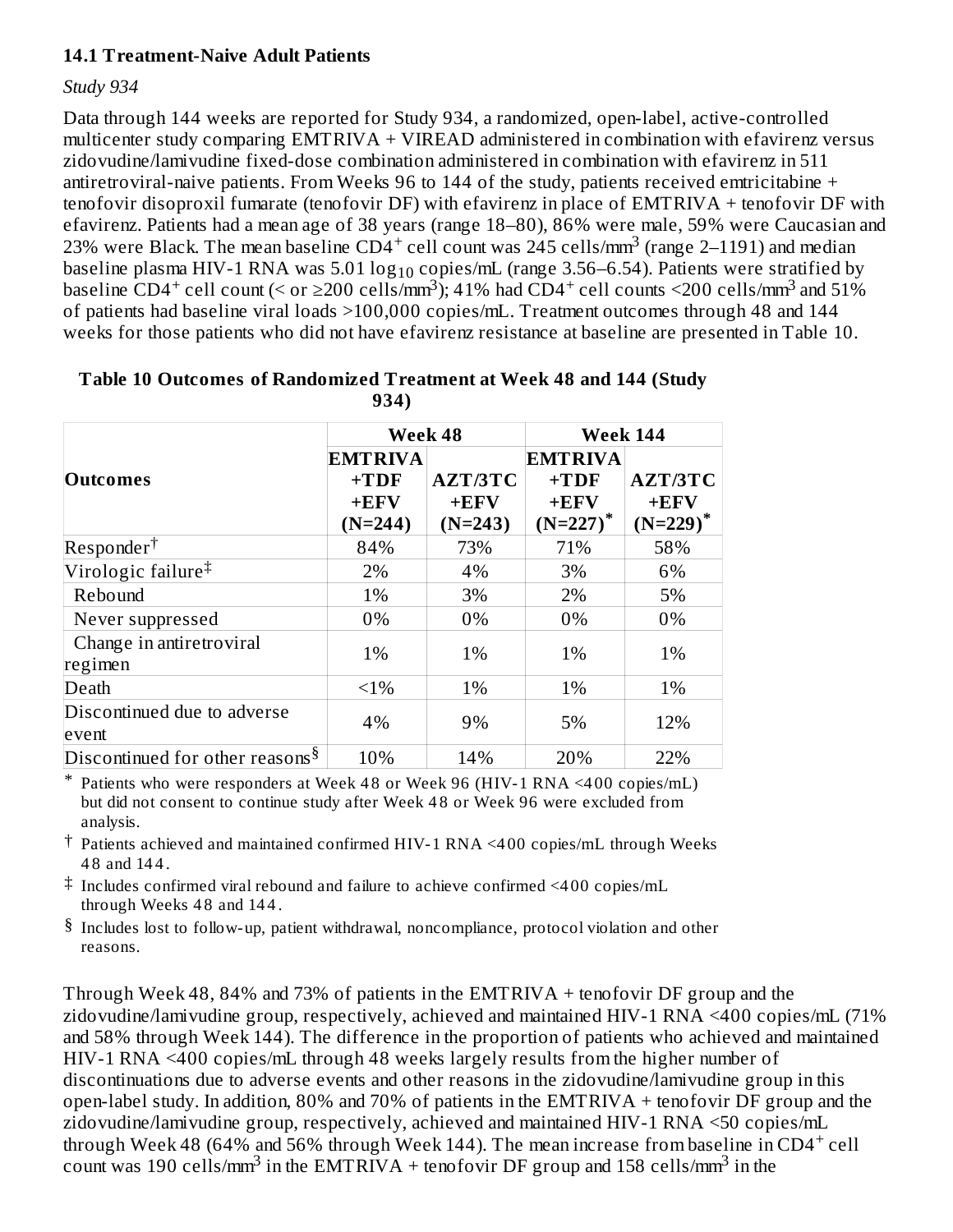zidovudine/lamivudine group at Week 48 (312 and 271 cells/mm $^3$  at Week 144).

Through 48 weeks, 7 patients in the EMTRIVA + tenofovir DF group and 5 patients in the zidovudine/lamivudine group experienced a new CDC Class C event (10 and 6 patients through 144 weeks).

### *Study 301A*

Study 301A was a 48 week double-blind, active-controlled multicenter study comparing EMTRIVA (200 mg once daily) administered in combination with didanosine and efavirenz versus stavudine, didanosine and efavirenz in 571 antiretroviral naive adult patients. Patients had a mean age of 36 years (range 18–69), 85% were male, 52% Caucasian, 16% African-American and 26% Hispanic. Patients had a mean baseline CD4<sup>+</sup> cell count of 318 cells/mm<sup>3</sup> (range 5–1317) and a median baseline plasma HIV-1 RNA of 4.9  $\log_{10}$  copies/mL (range 2.6–7.0). Thirty-eight percent of patients had baseline viral loads  $>$ 100,000 copies/mL and 31% had CD4<sup>+</sup> cell counts <200 cells/mL. Treatment outcomes are presented in Table 11 below.

| <b>Outcomes</b>                                                      | <b>EMTRIVA</b><br>+ Didanosine<br>+ Efavirenz<br>$(N=286)$ | <b>Stavudine</b><br>+ Didanosine<br>+ Efavirenz<br>$(N=285)$ |
|----------------------------------------------------------------------|------------------------------------------------------------|--------------------------------------------------------------|
| Responder*                                                           | 81% (78%)                                                  | 68% (59%)                                                    |
| Virologic Failure <sup>†</sup>                                       | 3%                                                         | 11%                                                          |
| Death                                                                | $0\%$                                                      | $<1\%$                                                       |
| <b>Study Discontinuation Due to Adverse</b><br>Event                 | 7%                                                         | 13%                                                          |
| <b>Study Discontinuation for Other</b><br>$\text{Reason}^{\ddagger}$ | 9%                                                         | 8%                                                           |

### **Table 11 Outcomes of Randomized Treatment at Week 48 (Study 301A)**

\* Patients achieved and maintained confirmed HIV RNA <4 00 copies/mL (<50 copies/mL) through Week 48.

 $^\dagger$  Includes patients who failed to achieve virologic suppression or rebounded after achieving virologic suppression.

‡ Includes lost to follow-up, patient withdrawal, non-compliance, protocol violation and other reasons.

The mean increase from baseline in CD4<sup>+</sup> cell count was 168 cells/mm $^3$  for the EMTRIVA arm and 134 cells/mm<sup>3</sup> for the stavudine arm.

Through 48 weeks in the EMTRIVA group, 5 patients (1.7%) experienced a new CDC Class C event, compared to 7 patients (2.5%) in the stavudine group.

### **14.2 Treatment-Experienced Adult Patients**

### *Study 303*

Study 303 was a 48 week, open-label, active-controlled multicenter study comparing EMTRIVA (200 mg once daily) to lamivudine, in combination with stavudine or zidovudine and a protease inhibitor or NNRTI in 440 adult patients who were on a lamivudine-containing triple-antiretroviral drug regimen for at least 12 weeks prior to study entry and had HIV-1 RNA ≤400 copies/mL.

Patients were randomized 1:2 to continue therapy with lamivudine (150 mg twice daily) or to switch to EMTRIVA (200 mg once daily). All patients were maintained on their stable background regimen. Patients had a mean age of 42 years (range 22–80), 86% were male, 64% Caucasian, 21% African-American and 13% Hispanic. Patients had a mean baseline CD4<sup>+</sup> cell count of 527 cells/mm<sup>3</sup> (range 37–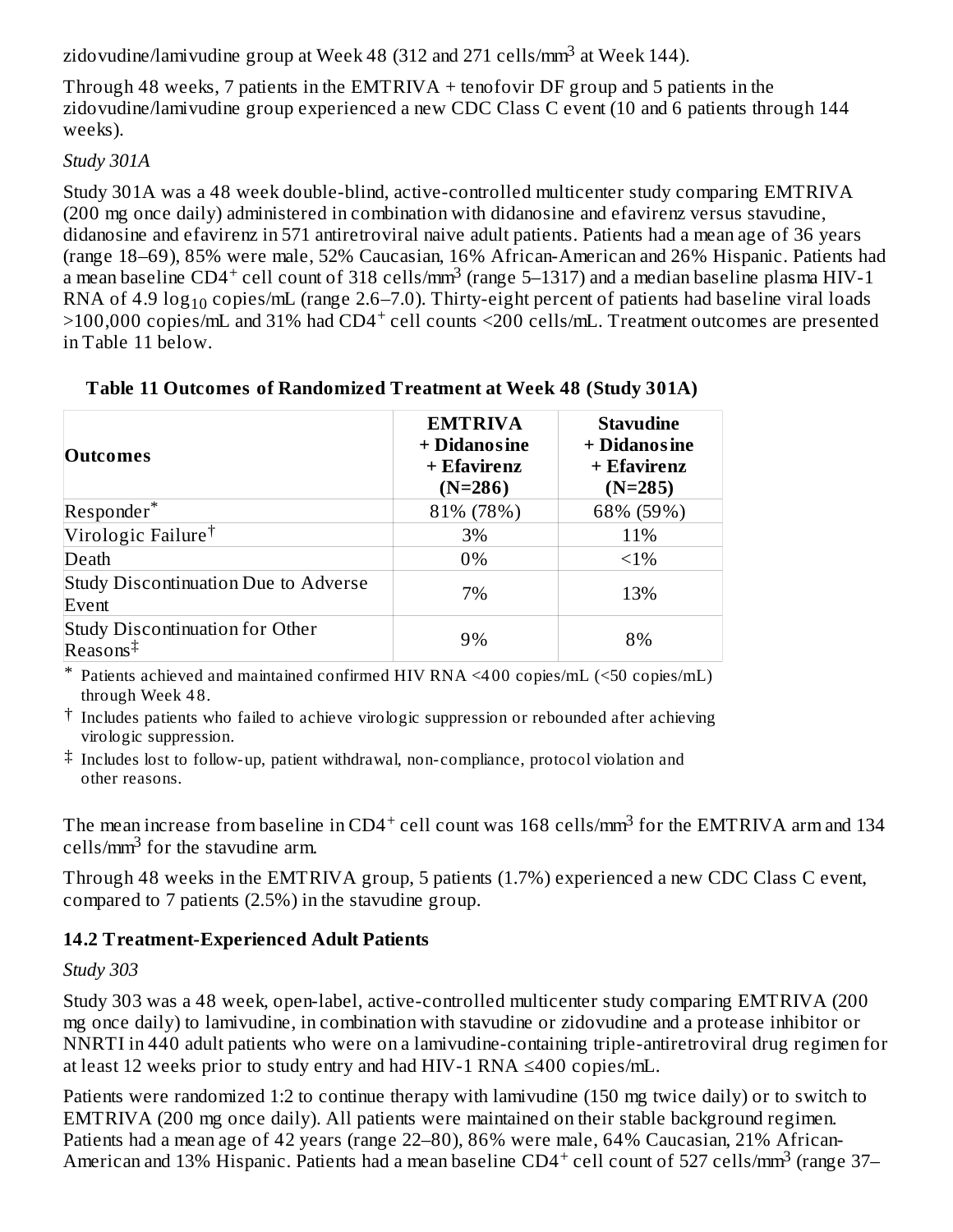1909), and a median baseline plasma HIV-1 RNA of  $1.7 \log_{10}$  copies/mL (range  $1.7-4.0$ ).

The median duration of prior antiretroviral therapy was 27.6 months. Treatment outcomes are presented in Table 12 below.

| <b>Outcomes</b>                                                      | <b>EMTRIVA</b><br>$+ ZDV/d4T$<br>+ NNRTI/PI<br>$(N=294)$ | Lamivudine<br>$+ ZDV/d4T$<br>$+ NNRTLPI$<br>$(N=146)$ |
|----------------------------------------------------------------------|----------------------------------------------------------|-------------------------------------------------------|
| Responder <sup>*</sup>                                               | 77% (67%)                                                | 82% (72%)                                             |
| Virologic Failure <sup>†</sup>                                       | 7%                                                       | 8%                                                    |
| Death                                                                | 0%                                                       | $<1\%$                                                |
| <b>Study Discontinuation Due to Adverse</b><br>Event                 | 4%                                                       | $0\%$                                                 |
| <b>Study Discontinuation for Other</b><br>$\text{Reason}^{\ddagger}$ | 12%                                                      | 10%                                                   |

| <b>Table 12 Outcomes of Randomized Treatment at Week 48 (Study 303)</b> |
|-------------------------------------------------------------------------|
|-------------------------------------------------------------------------|

\* Patients achieved and maintained confirmed HIV RNA <4 00 copies/mL (<50 copies/mL) through Week 48.

 $^\dagger$  Includes patients who failed to achieve virologic suppression or rebounded after achieving virologic suppression.

‡ Includes lost to follow-up, patient withdrawal, non-compliance, protocol violation and other reasons.

The mean increase from baseline in CD4<sup>+</sup> cell count was 29 cells/mm<sup>3</sup> for the EMTRIVA arm and 61 cells/mm<sup>3</sup> for the lamivudine arm.

Through 48 weeks, in the EMTRIVA group 2 patients (0.7%) experienced a new CDC Class C event, compared to 2 patients (1.4%) in the lamivudine group.

# **14.3 Pediatric Patients**

In three open-label, non-randomized clinical studies, emtricitabine was administered to 169 HIV-1 infected treatment-naive and experienced (defined as virologically suppressed on a lamivudine containing regimen for which emtricitabine was substituted for lamivudine) patients between 3 months and 21 years of age. Patients received once-daily EMTRIVA oral solution (6 mg/kg to a maximum of 240 mg/day) or EMTRIVA capsules (a single 200 mg capsule once daily) in combination with at least two other antiretroviral agents.

Patients had a mean age of 7.9 years (range 0.3–21), 49% were male, 15% Caucasian, 61% Black and 24% Hispanic. Patients had a median baseline HIV-1 RNA of 4.6  $log_{10}$  copies/mL (range 1.7–6.4) and a mean baseline CD4<sup>+</sup> cell count of 745 cells/mm<sup>3</sup> (range 2–2650). Through 48 weeks of therapy, the overall proportion of patients who achieved and sustained an HIV-1 RNA <400 copies/mL was 86%, and <50 copies/mL was 73%. The mean increase from baseline in CD4<sup>+</sup> cell count was 232 cells/mm<sup>3</sup> (-945, +1512). The adverse reaction profile observed during these clinical trials was similar to that of adult patients, with the exception of the occurrence of anemia and higher frequency of hyperpigmentation in children *[See Adverse Reactions (6)].*

The pharmacokinetics of emtricitabine were studied in 20 neonates born to HIV-1-positive mothers. Each mother received prenatal and intrapartum combination antiretroviral therapy. Neonates received up to 6 weeks of zidovudine prophylactically after birth. The neonates were administered two short courses of emtricitabine oral solution (each 3 mg/kg once daily  $\times$  4 days) during the first 3 months of life. Emtricitabine exposures in neonates were similar to the exposures achieved in patients >3 months to 17 years *[See Clinical Pharmacology (12.3)].* During the two short dosing periods on emtricitabine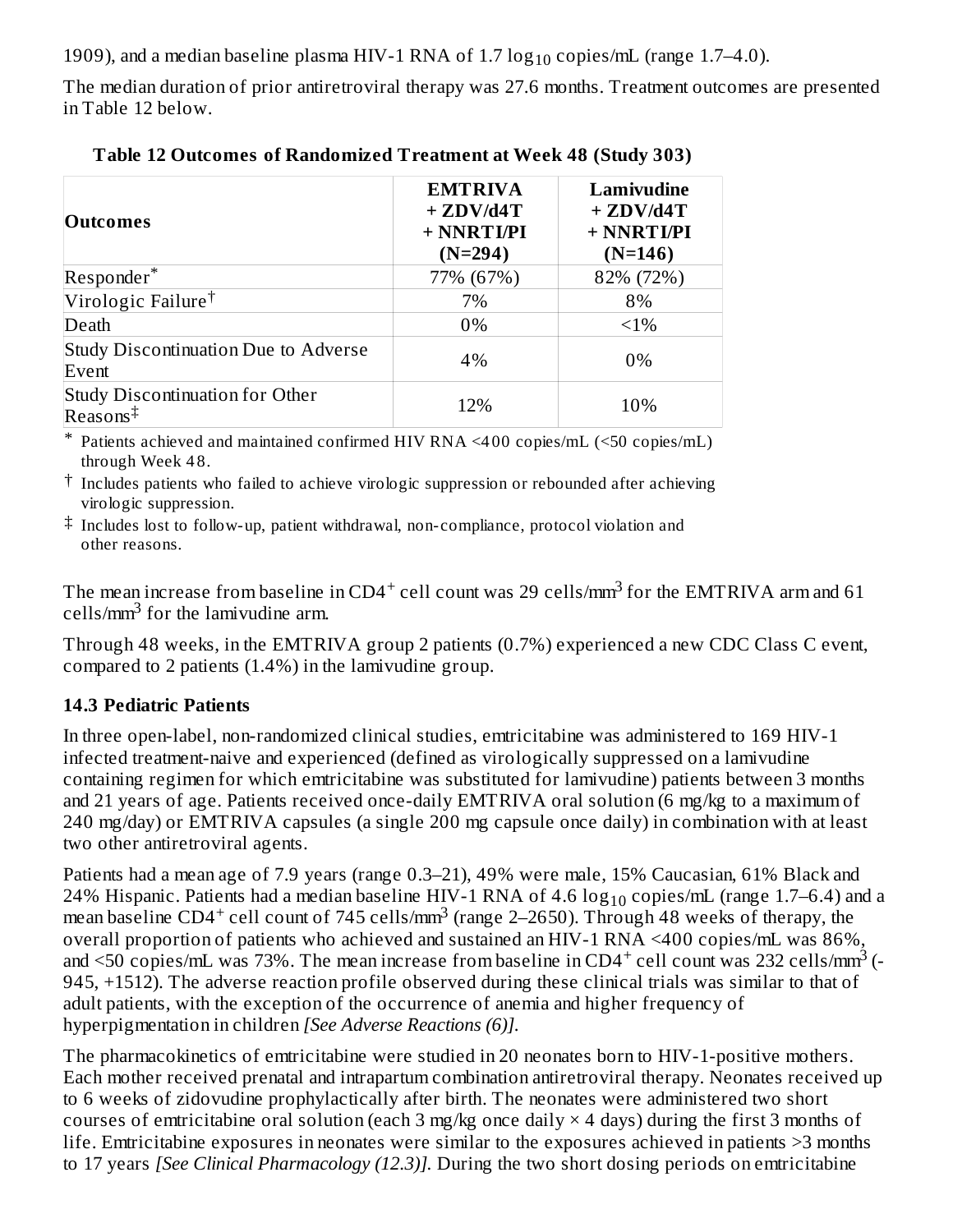there were no safety issues identified in the treated neonates. All neonates were HIV-1 negative at the end of the study; the efficacy of emtricitabine in preventing or treating HIV-1 could not be determined.

# **16 HOW SUPPLIED/STORAGE AND HANDLING**

# *Capsules*

The size 1 hard gelatin capsules with a blue cap and white body contain 200 mg of emtricitabine, are printed with "200 mg" in black on the cap and "GILEAD" and the corporate logo in black on the body, and are available in unit of use bottles (closed with induction sealed child-resistant closures) of:

• 30 capsules (NDC 61958-0601-1).

Store at 25 °C (77 °F); excursions permitted to 15 °C–30 °C (59 °F–86 °F)

# *Oral Solution*

The oral solution is a clear, orange to dark orange liquid, contains 10 mg/mL of emtricitabine, and is available in unit of use plastic, amber bottles ( closed with child resistant closures and packaged with a marked dosing cup) of:

• 170 mL (NDC 61958-0602-1).

Store refrigerated, 2–8  $\degree$ C (36–46  $\degree$ F). Emtriva oral solution should be used within 3 months if stored by the patient at 25 °C (77 °F); excursions permitted to 15–30 °C (59–86 °F).

# **17 PATIENT COUNSELING INFORMATION**

*See FDA-approved patient labeling (17.2)*

# **17.1 Information for Patients**

Patients should be advised that:

- EMTRIVA is not a cure for HIV-1 infection and patients may continue to experience illnesses associated with HIV-1 infection, including opportunistic infections. Patients should remain under the care of a physician when using EMTRIVA.
- The use of EMTRIVA has not been shown to reduce the risk of transmission of HIV-1 to others through sexual contact or blood contamination.
- The long term effects of EMTRIVA are unknown.
- EMTRIVA capsules and oral solution are for oral ingestion only.
- It is important to take EMTRIVA with combination therapy on a regular dosing schedule to avoid missing doses.
- Lactic acidosis and severe hepatomegaly with steatosis, including fatal cases, have been reported. Treatment with EMTRIVA should be suspended in any patient who develops clinical symptoms suggestive of lactic acidosis or pronounced hepatotoxicity (including nausea, vomiting, unusual or unexpected stomach discomfort, and weakness) *[See Warnings and Precautions (5.1)]*.
- Patients with HIV-1 should be tested for Hepatitis B virus (HBV) before initiating antiretroviral therapy.
- Severe acute exacerbations of Hepatitis B have been reported in patients who are coinfected with HBV and HIV-1 and have discontinued EMTRIVA.
- EMTRIVA should not be coadministered with ATRIPLA, COMPLERA, or TRUVADA; or with other drugs containing lamivudine, including Combivir (lamivudine/zidovudine), Epivir or Epivir-HBV (lamivudine), Epzicom (abacavir sulfate/lamivudine), or Trizivir (abacavir sulfate/lamivudine/zidovudine) *[See Warnings and Precautions (5.3)]*.
- Dose or dosing interval of EMTRIVA may need adjustment in patients with renal impairment *[See Dosage and Administration (2.5)]*.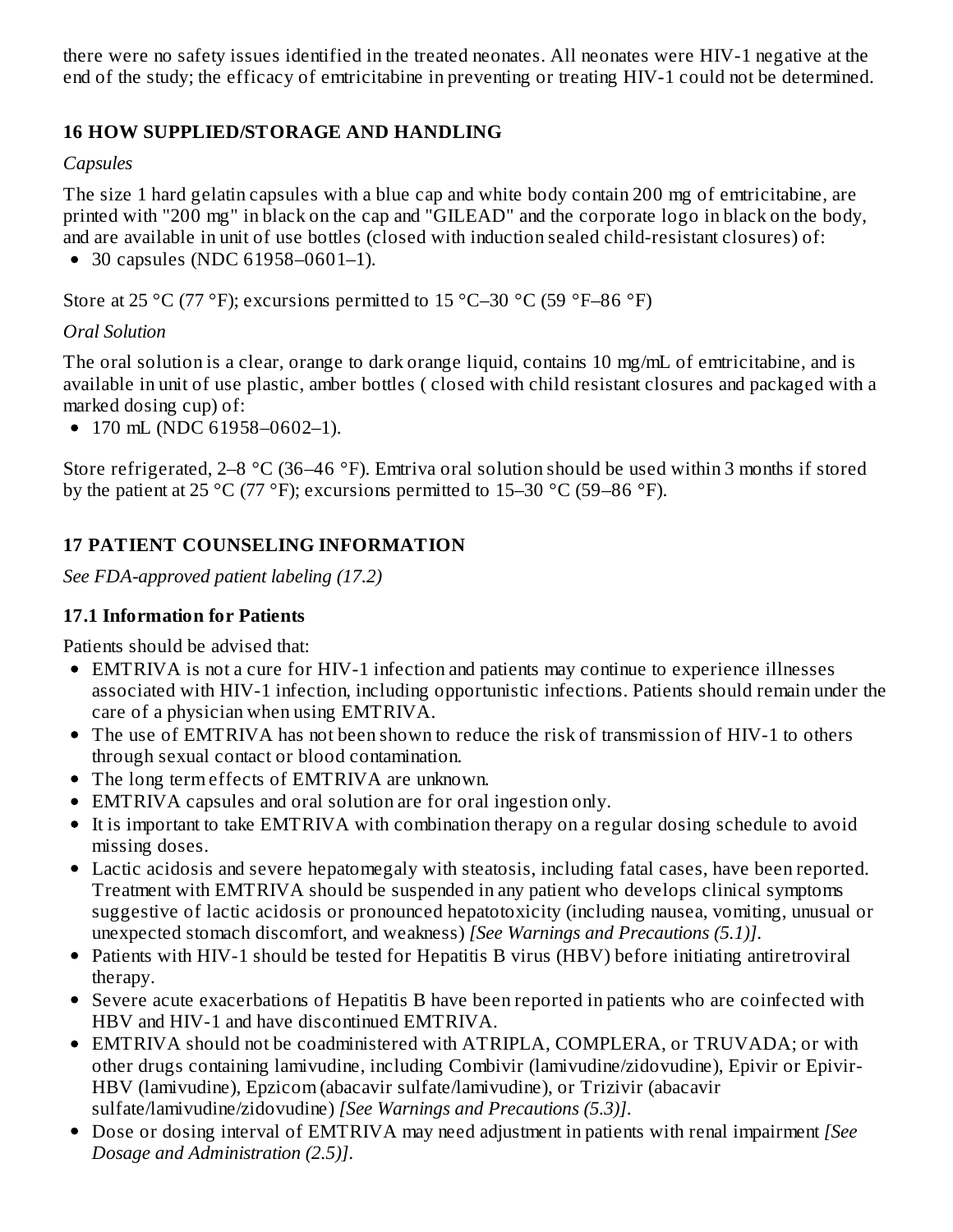# **17.2 FDA-Approved Patient Labeling**

# **EMTRIVA (em-treev'-ah) capsules ®**

# **EMTRIVA oral solution**

Generic name: emtricitabine (em tri SIT uh bean)

Read the Patient Information that comes with EMTRIVA before you start using it and each time you get a refill. There may be new information. This information does not take the place of talking to your healthcare provider about your medical condition or treatment.

You should stay under a healthcare provider's care when taking EMTRIVA. **Do not change or stop your medicine without first talking with your healthcare provider.** Talk to your healthcare provider or pharmacist if you have any questions about EMTRIVA.

### **What is the most important information I should know about EMTRIVA?**

- Some people who have taken medicines like EMTRIVA (a nucleoside analog) have developed a serious condition called lactic acidosis (buildup of an acid in the blood). Lactic acidosis can be a medical emergency and may need to be treated in the hospital. Call your healthcare provider right away if you get the following signs of lactic acidosis.
	- You feel very weak or tired.
	- You have unusual (not normal) muscle pain.
	- You have trouble breathing.
	- You have stomach pain with nausea and vomiting.
	- You feel cold, especially in your arm and legs.
	- You feel dizzy or lightheaded.
	- You have a fast or irregular heartbeat.
- **Some people who have taken medicines like EMTRIVA have developed s erious liver problems called hepatotoxicity,** with liver enlargement (hepatomegaly) and fat in the liver (steatosis). **Call your healthcare provider right away if you get the following signs of liver problems.**
	- Your skin or the white part of your eyes turns yellow (jaundice).
	- Your urine turns dark.
	- Your bowel movements (stools) turn light in color.
	- You don't feel like eating food for several days or longer.
	- You feel sick to your stomach (nausea).
	- You have lower stomach area (abdominal) pain.
- **You may be more likely to get lactic acidosis or liver problems** if you are female, very overweight (obese), or have been taking nucleoside analog medicines, like EMTRIVA, for a long time.
- **If you are also infected with the Hepatitis B Virus (HBV)**, you need close medical follow-up for several months after stopping treatment with EMTRIVA. Follow-up includes medical exams and blood tests to check for HBV that is getting worse. **Patients with HBV infection, who take EMTRIVA and then stop it, may get "flare-ups" of their hepatitis. A "flare-up" is when the dis eas e suddenly returns in a wors e way than before.**

# **What is EMTRIVA?**

EMTRIVA is a type of medicine called an HIV-1 (human immunodeficiency virus) nucleoside reverse transcriptase inhibitor (NRTI). EMTRIVA is always used with other anti-HIV-1 medicines to treat people with HIV-1 infection. **EMTRIVA is for adults and children, but has not been studied fully in adults over age 65.**

HIV infection destroys  $CD4^+T$  cells, which are important to the immune system. The immune system helps fight infection. After a large number of T cells are destroyed, acquired immune deficiency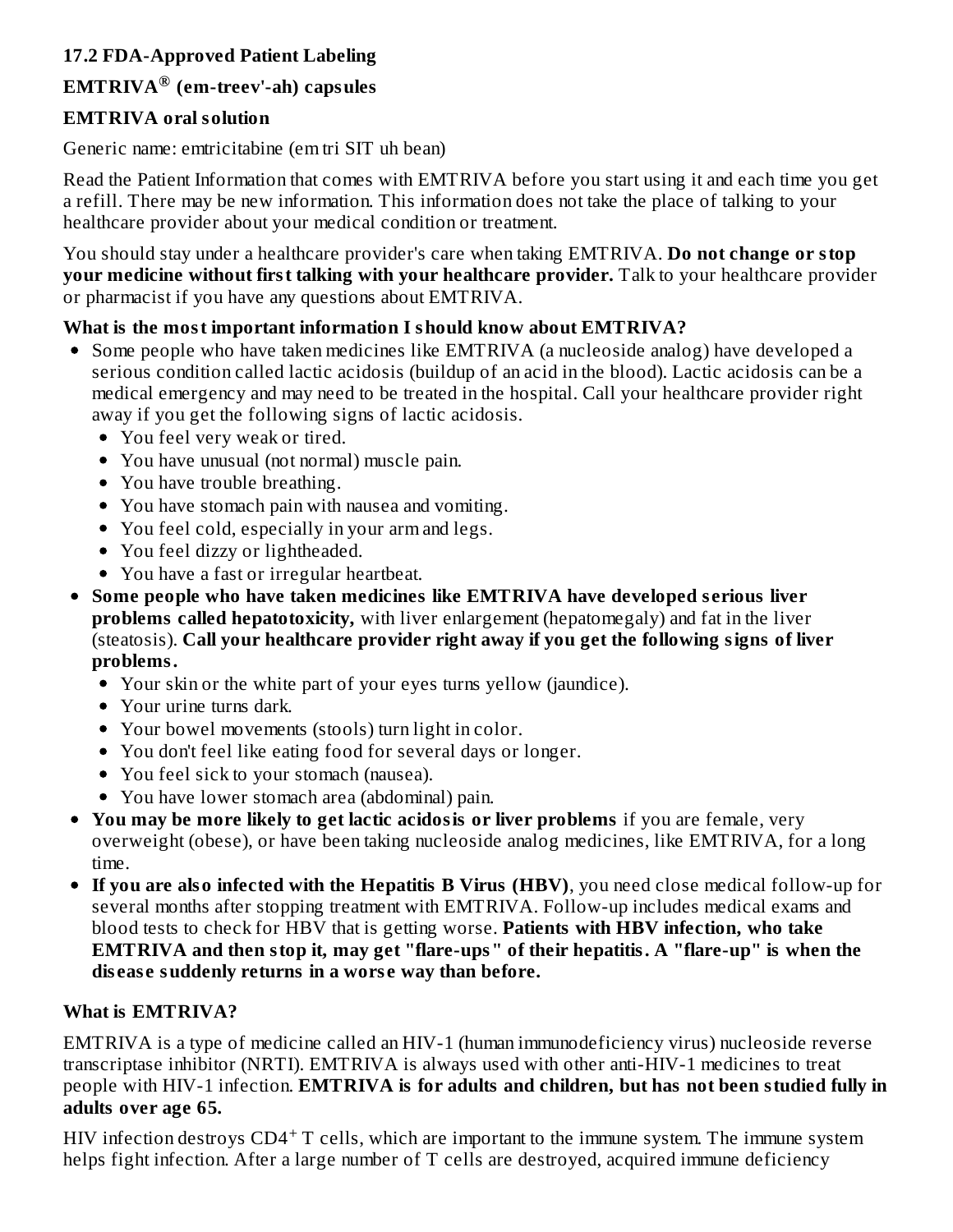syndrome (AIDS) develops.

EMTRIVA helps to block HIV-1 reverse transcriptase, a chemical in your body (enzyme) that is needed for HIV-1 to multiply. EMTRIVA may lower the amount of HIV-1 in the blood (viral load). EMTRIVA may also help to increase the number of T cells called  $CD4^+$  cells. Lowering the amount of HIV-1 in the blood lowers the chance of death or infections that happen when your immune system is weak (opportunistic infections).

**EMTRIVA does not cure HIV-1 infection or AIDS.** The long-term effects of EMTRIVA are not known at this time. People taking EMTRIVA may still get opportunistic infections or other conditions that happen with HIV-1 infection. Opportunistic infections are infections that develop because the immune system is weak. Some of these conditions are pneumonia, herpes virus infections, and *Mycobacterium avium* complex (MAC) infections. **It is very important that you s ee your healthcare provider regularly while taking EMTRIVA.**

**EMTRIVA does not lower your chance of passing HIV-1 to other people through s exual contact, sharing needles, or being expos ed to your blood.** For your health and the health of others, it is important to always practice safer sex by using a latex or polyurethane condom or other barrier to lower the chance of sexual contact with semen, vaginal secretions, or blood. Never use or share dirty needles.

# **Who should not take EMTRIVA?**

- Do not take EMTRIVA if you are allergic to EMTRIVA or any of its ingredients. The active ingredient is emtricitabine. See the end of this leaflet for a complete list of ingredients.
- Do not take EMTRIVA if you are already taking  $\text{ATRIPLA}^{\circledR}$ , COMPLERAIM, TRUVADA $^{\circledR}$ , Combivir, Epivir, Epivir-HBV, Epzicom, or Trizivir because these medicines contain the same or similar active ingredients.

# **What should I tell my healthcare provider before taking EMTRIVA?**

# **Tell your healthcare provider**

- **If you are pregnant or planning to become pregnant.** We do not know if EMTRIVA can harm your unborn child. You and your healthcare provider will need to decide if EMTRIVA is right for you. If you use EMTRIVA while you are pregnant, talk to your healthcare provider about how you can be on the EMTRIVA Antiviral Pregnancy Registry.
- **If you are breast-feeding.** You should not breast feed if you are HIV-positive because of the chance of passing the HIV virus to your baby. Also, it is not known if EMTRIVA can pass into your breast milk and if it can harm your baby. If you are a woman who has or will have a baby, talk with your healthcare provider about the best way to feed your baby.
- **If you have kidney problems.** You may need to take EMTRIVA less often.
- **If you have any liver problems including Hepatitis B Virus infection.**
- **Tell your healthcare provider about all your medical conditions.**
- **Tell your healthcare provider about all the medicines you take** such as prescription and nonprescription medicines and dietary supplements. Keep a complete list of all the medicines that you take. Make a new list when medicines are added or stopped. Give copies of this list to all of your healthcare providers and pharmacist **every** time you visit or fill a prescription.

# **How should I take EMTRIVA?**

- Take EMTRIVA by mouth exactly as your healthcare provider prescribed it. Follow the directions from your healthcare provider, exactly as written on the label.
- Dosing in adults: The usual dose of EMTRIVA is 1 capsule once a day.
- Dosing in children: The child's doctor will calculate the right dose of EMTRIVA (oral solution or capsule) based on the child's weight.
- EMTRIVA is always used with other anti-HIV-1 medicines.
- EMTRIVA may be taken with or without a meal. Food does not affect how EMTRIVA works.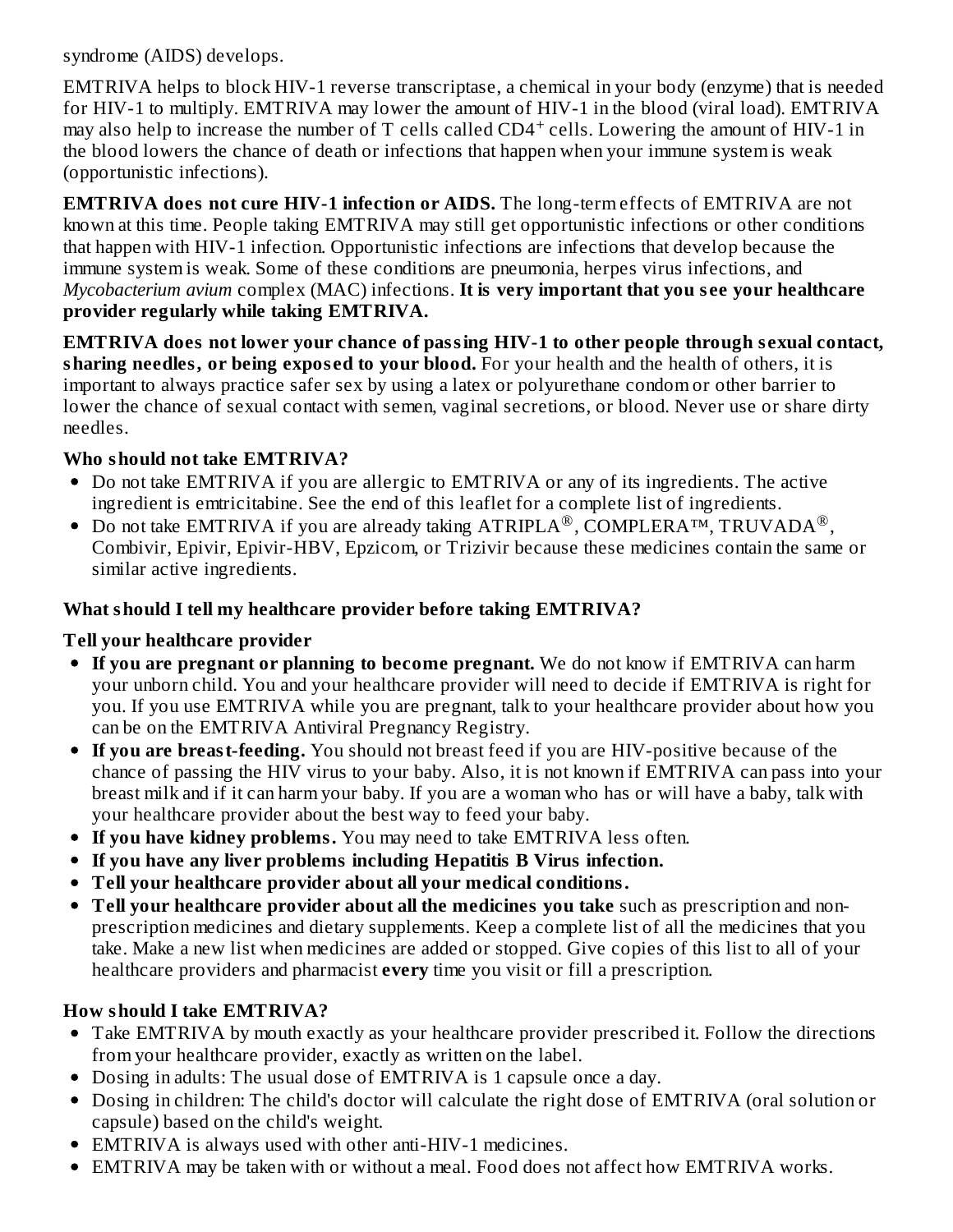- If you forget to take EMTRIVA, take it as soon as you remember that day. **Do not** take more than 1 dose of EMTRIVA in a day. **Do not** take 2 doses at the same time. Call your healthcare provider or pharmacist if you are not sure what to do. **It is important that you do not miss any dos es of EMTRIVA or your other anti-HIV-1 medicines.**
- When your EMTRIVA supply starts to run low, get more from your healthcare provider or pharmacy. This is very important because the amount of virus in your blood may increase if the medicine is stopped for even a short time. The virus may develop resistance to EMTRIVA and become harder to treat.
- Stay under a healthcare provider's care when taking EMTRIVA. Do not change your treatment or stop treatment without first talking with your healthcare provider.
- If you take too much EMTRIVA, call your local poison control center or emergency room right away.

# **What should I avoid while taking EMTRIVA?**

- **Do not breast-feed.** See "What should I tell my healthcare provider before taking EMTRIVA?" Talk with your healthcare provider about the best way to feed your baby.
- **Avoid doing things that can spread HIV-1 infection** since EMTRIVA doesn't stop you from passing the HIV-1 infection to others.
- **Do not share needles or other injection equipment.**
- **Do not share personal items that can have blood or body fluids on them, like toothbrushes or razor blades.**
- **Do** not have any kind of sex without protection. Always practice safer sex by using a latex or polyurethane condom or other barrier to reduce the chance of sexual contact with semen, vaginal secretions, or blood.

# **What are the possible side effects of EMTRIVA?**

**EMTRIVA** may cause the following serious side effects (See "What is the most important information I should know about EMTRIVA?"):

- **lactic acidosis** (buildup of an acid in the blood). Lactic acidosis can be a medical emergency and may need to be treated in the hospital. **Call your doctor right away if you get signs of lactic acidosis.** (See "What is the most important information I should know about EMTRIVA?")
- **s erious liver problems (hepatotoxicity)**, with liver enlargement (hepatomegaly) and fat in the liver (steatosis). Call your healthcare provider right away if you get any signs of liver problems. (See "What is the most important information I should know about EMTRIVA?")
- **"flare-ups" of Hepatitis B Virus infection,** in which the disease suddenly returns in a worse way than before, can occur if you stop taking EMTRIVA. EMTRIVA is not for the treatment of Hepatitis B Virus (HBV) infection.

Other side effects with EMTRIVA when used with other anti-HIV-1 medicines Include:

Changes in body fat have been seen in some patients taking EMTRIVA and other anti-HIV-1 medicines. These changes may include increased amount of fat in the upper back and neck ("buffalo hump"), breast, and around the main part of your body (trunk). Loss of fat from the legs, arms and face may also happen. The cause and long term health effects of these conditions are not known at this time.

The most common side effects of EMTRIVA used with other anti-HIV-1 medicines are headache, diarrhea, and nausea. Other side effects include allergic reaction, dizziness, sleeping problems, abnormal dreams, vomiting, indigestion, stomach pain, pain, weakness and rash. Skin discoloration may also happen with EMTRIVA.

There have been other side effects in patients taking EMTRIVA. However, these side effects may have been due to other medicines that patients were taking or to HIV-1 itself. Some of these side effects can be serious.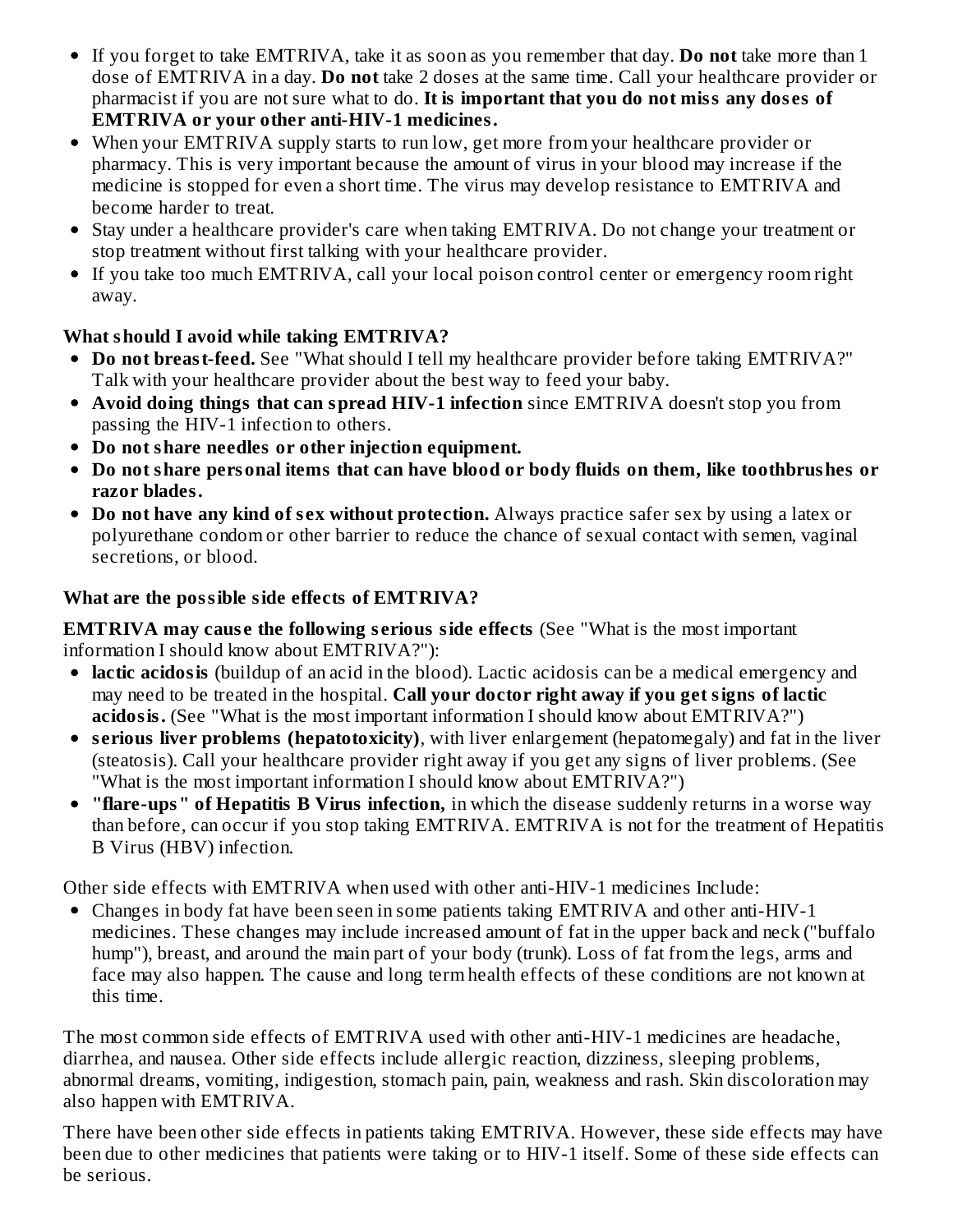This list of side effects is **not** complete. If you have questions about side effects, ask your healthcare provider or pharmacist. You should report any new or continuing symptoms to your healthcare provider right away. Your healthcare provider may be able to help you manage these side effects.

### **How do I store EMTRIVA?**

- Keep EMTRIVA and all other medicines out of reach of children.
- Store EMTRIVA capsules between 59 °F and 86 °F (15 °C to 30 °C).
- Store EMTRIVA oral solution in a refrigerator between 36 °F and 46 °F (2–8 °C). Do not freeze. Alternatively, the product may be stored at room temperature for up to 3 months and any remaining solution in the bottle must be discarded after the 3 months.
- Do not keep your medicine in places that are too hot or cold.
- Do not keep medicine that is out of date or that you no longer need. If you throw any medicines away make sure that children will not find them.

### **General information about EMTRIVA:**

Medicines are sometimes prescribed for conditions that are not mentioned in patient information leaflets. Do not use EMTRIVA for a condition for which it was not prescribed. Do not give EMTRIVA to other people, even if they have the same symptoms you have. It may harm them.

This leaflet summarizes the most important information about EMTRIVA. If you would like more information, talk with your doctor. You can ask your healthcare provider or pharmacist for information about EMTRIVA that is written for health professionals. For more information, you may also call 1- 800-GILEAD5.

### **What are the ingredients of EMTRIVA?**

**Active Ingredient:** emtricitabine

**Inactive Ingredients for EMTRIVA capsules:** crospovidone, magnesium stearate, microcrystalline cellulose, and povidone.

**Inactive Ingredients for EMTRIVA oral solution:** Cotton candy flavor, FD&C yellow No. 6, edetate disodium, methylparaben and propylparaben, sodium phosphate (monobasic), propylene glycol, water, and xylitol. Sodium hydroxide and hydrochloric acid may be used to adjust pH.

# $R_x$  Only

November 2011

COMPLERA, EMTRIVA, TRUVADA, and VIREAD are trademarks or registered trademarks of Gilead Sciences, Inc., or its related companies. ATRIPLA is a registered trademark of Bristol-Myers Squibb & Gilead Sciences, LLC. All other trademarks referenced herein are the property of their respective owners.

21-500-896-GS-015 18112011

**Additional barcode labeling by:**

Physicians Total Care, Inc. Tulsa, Oklahoma 74146

# **PRINCIPAL DISPLAY PANEL - Repres entative Bottle Label**

NDC 54868-4853-0

**Emtriva ®(emtricitabine) Capsules, 200 mg**

**30 capsules**

**Rx only**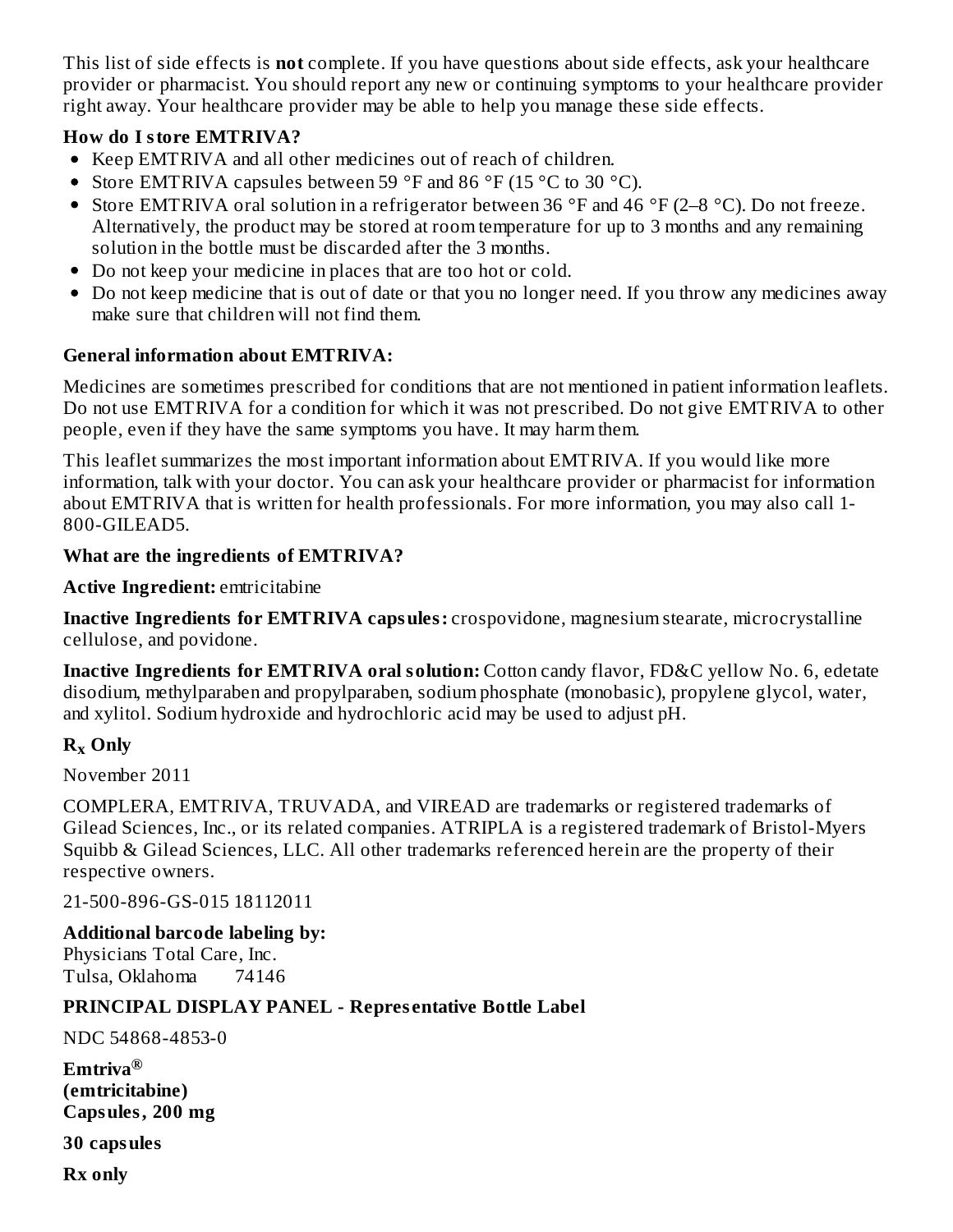| DIST. BY: PHYSICIANS TOTAL CARE<br>TULSA, OK 74146                             |  |
|--------------------------------------------------------------------------------|--|
| NDC 54868-4853-0<br><b>30 CAP</b>                                              |  |
| EMTRIUA 200MG                                                                  |  |
| LOT # 0000 EXP. DATE 01/60                                                     |  |
| GILEAD SCIENCES, INC.<br><b>NFG.</b> BY:<br>Foster City, CA 944 <del>0</del> 4 |  |
| <u>MTH MILLIMIAN MILLIMI</u><br>IIIIII<br>Ш<br>48530300000                     |  |
|                                                                                |  |

# **EMTRIVA**

| emtricitabine capsule                          |                               |                                                                    |  |                             |                     |                                   |               |                           |
|------------------------------------------------|-------------------------------|--------------------------------------------------------------------|--|-----------------------------|---------------------|-----------------------------------|---------------|---------------------------|
|                                                |                               |                                                                    |  |                             |                     |                                   |               |                           |
| <b>Product Information</b>                     |                               |                                                                    |  |                             |                     |                                   |               |                           |
| <b>Product Type</b>                            |                               | HUMAN PRESCRIPTION<br><b>DRUG</b>                                  |  | Item Code<br>(Source)       |                     | NDC:54868-4853(NDC:61958-<br>0601 |               |                           |
| <b>Route of Administration</b>                 |                               | ORAL                                                               |  |                             |                     |                                   |               |                           |
|                                                |                               |                                                                    |  |                             |                     |                                   |               |                           |
| <b>Active Ingredient/Active Moiety</b>         |                               |                                                                    |  |                             |                     |                                   |               |                           |
|                                                |                               | <b>Ingredient Name</b>                                             |  |                             |                     | <b>Basis of Strength</b>          |               | <b>Strength</b>           |
|                                                |                               | emtricitabine (UNII: G70B4ETF4S) (emtricitabine - UNII:G70B4ETF4S) |  |                             |                     | emtricitabine                     |               | 200 mg                    |
|                                                |                               |                                                                    |  |                             |                     |                                   |               |                           |
| <b>Inactive Ingredients</b>                    |                               |                                                                    |  |                             |                     |                                   |               |                           |
| <b>Ingredient Name</b>                         |                               |                                                                    |  |                             |                     | Strength                          |               |                           |
| cellulose, microcrystalline (UNII: OP1R32D61U) |                               |                                                                    |  |                             |                     |                                   |               |                           |
| crospovidone (UNII: 68401960MK)                |                               |                                                                    |  |                             |                     |                                   |               |                           |
| povidone (UNII: FZ989GH94E)                    |                               |                                                                    |  |                             |                     |                                   |               |                           |
| magnesium stearate (UNII: 70097M6I30)          |                               |                                                                    |  |                             |                     |                                   |               |                           |
| water (UNII: 059QF0KO0R)                       |                               |                                                                    |  |                             |                     |                                   |               |                           |
| FD&C BLUE NO. 2 (UNII: L06K8R7DQK)             |                               |                                                                    |  |                             |                     |                                   |               |                           |
| titanium dioxide (UNII: 15FIX9V2JP)            |                               |                                                                    |  |                             |                     |                                   |               |                           |
| gelatin (UNII: 2G86QN327L)                     |                               |                                                                    |  |                             |                     |                                   |               |                           |
|                                                |                               |                                                                    |  |                             |                     |                                   |               |                           |
| <b>Product Characteristics</b>                 |                               |                                                                    |  |                             |                     |                                   |               |                           |
| Color                                          |                               | WHITE (white opaque body with ligh-blue cap)                       |  | <b>Score</b>                |                     |                                   | no score      |                           |
| <b>Shape</b>                                   | <b>CAPSULE</b><br><b>Size</b> |                                                                    |  |                             | $19 \,\mathrm{mm}$  |                                   |               |                           |
| <b>Flavor</b>                                  |                               |                                                                    |  |                             | <b>Imprint Code</b> |                                   | 200;mg;GILEAD |                           |
| <b>Contains</b>                                |                               |                                                                    |  |                             |                     |                                   |               |                           |
|                                                |                               |                                                                    |  |                             |                     |                                   |               |                           |
| Packaging                                      |                               |                                                                    |  |                             |                     |                                   |               |                           |
| <b>Item Code</b><br>$\#$                       |                               | <b>Package Description</b>                                         |  | <b>Marketing Start Date</b> |                     |                                   |               | <b>Marketing End Date</b> |